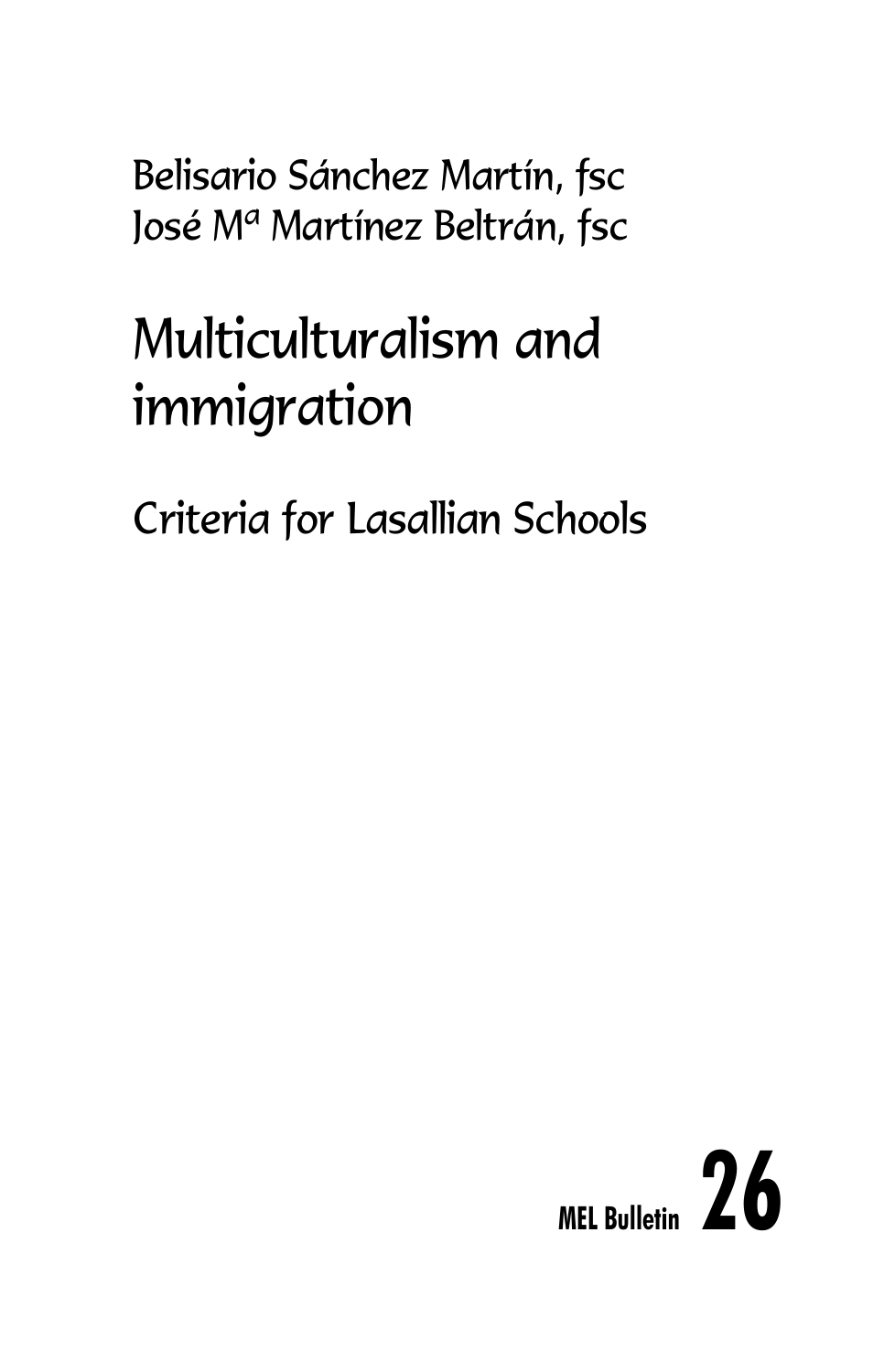Translator: John Blease, fsc

Brothers of the Christian Schools Via Aurelia 476 00165 Rome, Italy

April 2006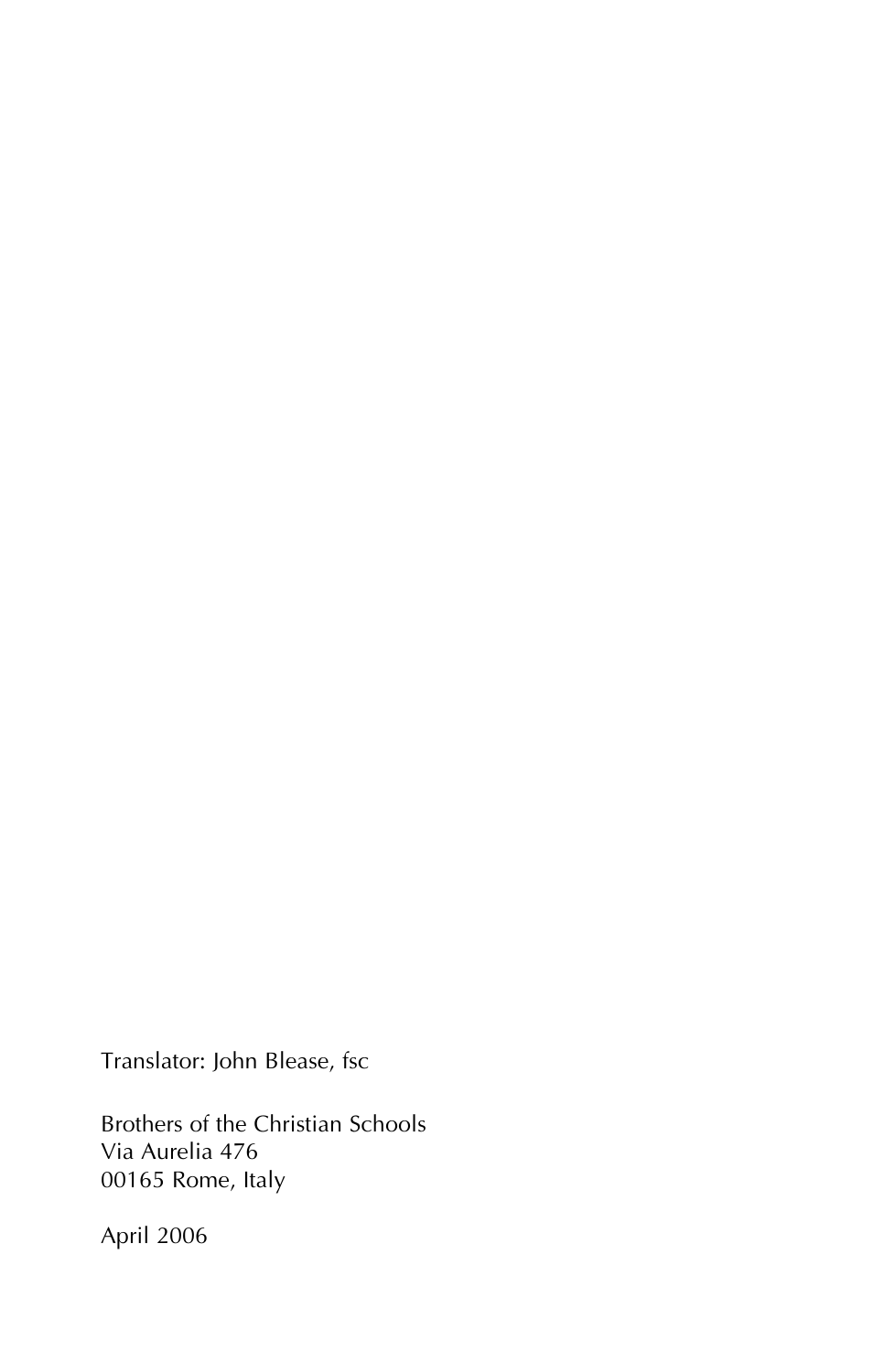It is a double pleasure for me to write the introduction for this MEL booklet. Firstly because I feel very close to its authors both in their pedagogical preoccupations and experience - they always speak to us from their direct educational experience - up to the limits of their dreams and their imagination. Secondly because I feel part of what they are doing after many years of shared work and friendship.

Responding to the educational needs of children and young people has always been a constant factor in our Lasallian history and it was not in vain that the Institute was created for this purpose. In recent years plans and projects have proliferated within our works, a very clear indication of our aversion to routine, mediocrity and letting things drift on in the same old way. From international, regional, district and local Lasallians authorities, our works have opted vigorously towards responding efficiently to new situations and have created plans and programs - at a frenetic pace to counteract school failure, to promote education in values, to empower education for justice, to give priority to attention to diversity and others too numerous to mention. And in case the above was not enough, we have now to respond to multicultural situations and immigration...

In their introduction the authors indicate that they are providing *a first response* which is offered to *the directors and educators of the* La Salle Centres of ARLEP. They tell the reader that "this" response in the Iberian context comes at an opportune moment - that is neither too early nor too late - which offers guarantees of greater success, and I foresee that the booklet will always be useful, thoughtprovoking, inspiring and practical no matter what role you are fulfilling, or what geographical zone you are working in, provided you have a sensitive leaning towards education and that you are upset by social inequality. The banquet is served for you whether you are director, teacher, formator, educational worker, catechist, one who accompanies or social worker. Maybe we all are? Of course the context or point of reference is centred on the area of the European school and more specifically on that of Spain, but it is no less certain that the wise reflections which are found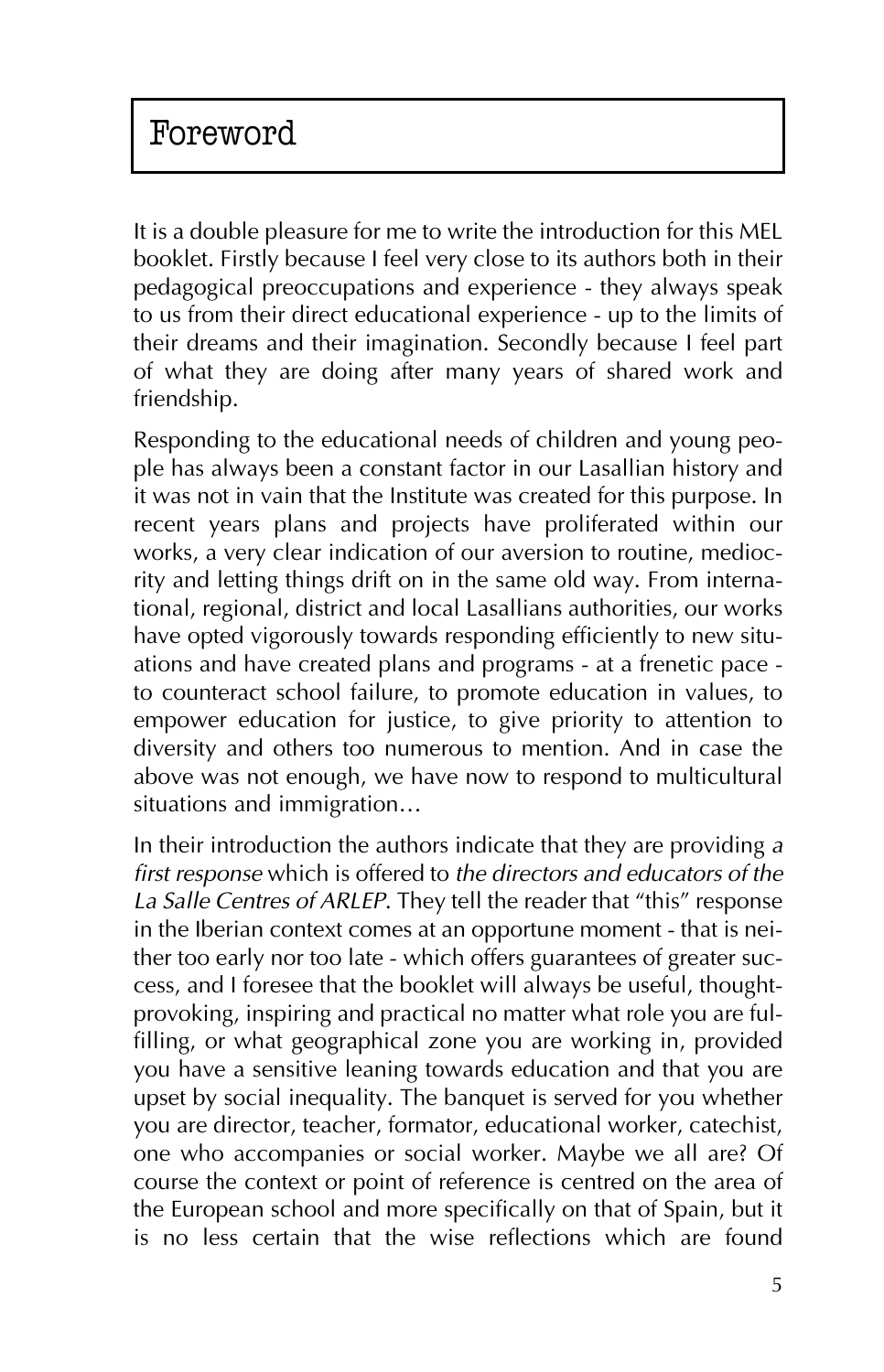throughout and the contents of the final chapters are valid for any activity and any milieu in which the gift of inter-culture exists or could exist.

To conclude, I would say that the booklet, written in simple and clear language, will help us to understand the existing models of integration, to avoid dangerous confusions, to opt for co-operative and collaborative models of learning, to transform our attitudes, to understand our own culture better in inter-cultural surroundings and to eradicate the false truths of the prophets of doom, which are centred more on cheap security or sponsored by exclusive socio- political tendencies.

Br. Alfonso Novillo.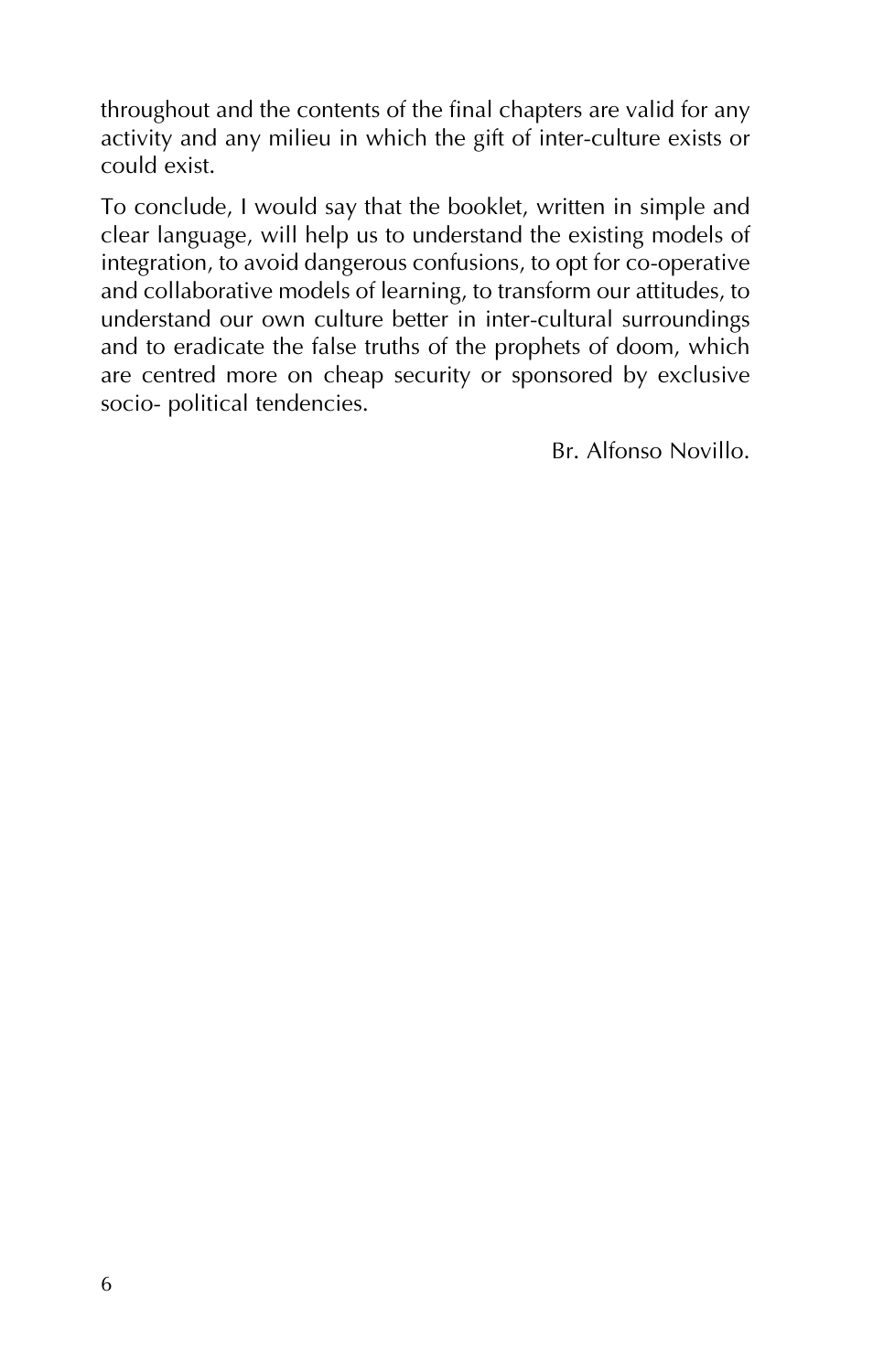Humberto Eco says that *the man of the twenty-first century will be more and more a man of mixed race, rich in identities and belonging to multiple groups*. It is well that he says this, since all of who are current inhabitants of developed countries choose diversity according to our preferences in the "supermarket" of culture and religion. Furthermore, we do not choose once for all time, but only provisionally.

We Lasallians from ARLEP (Region of Spain and Portugal), gathered together for the **Ninth Regional Assembly** in Irún during July and August 2003, noticed that we live in and educationally serve a society that is more and more plural and multicultural, as a result of the growing increase of the phenomenon of immigration.

Aware of the existence of these **new multicultural, multiethnic, multilinguistic, and multireligious scenarios in which we coexist**, and which are also present in schools, we formulated and we approved proposition number 15, inviting Regional Commissions on Pastoral Ministry and Education to study "criteria for action" which will specify what our "Character Proper to Lasallian Centers" includes about "multi-religions, multiculturalism and immigration" and so that in this way, they can provide precise guidelines to educational centers.

This first document, entitled, "Multiculturalism and Immigration. Criteria for Lasallian Schools<sup>"</sup> was written by the Regional Education Commission as a first response to this request. We would like, therefore, that administrators and teachers in Lasallian schools in ARLEP, find within its pages the precise guidelines to build an authentic pedagogy on multicultural issues which will promote relationships in solidarity with different social and cultural groups, to end instances of lack of support, discrimination, and racism that might be made manifest by our conduct.

With this first document, we want to be convinced that what Brother Álvaro Rodríguez, Superior General, states in his **Pastoral Letter of December 24, 2004**, is possible: to be convinced "that the Lasallian School ought to be the privileged place for putting into practice the mission of the Institute. That the school contin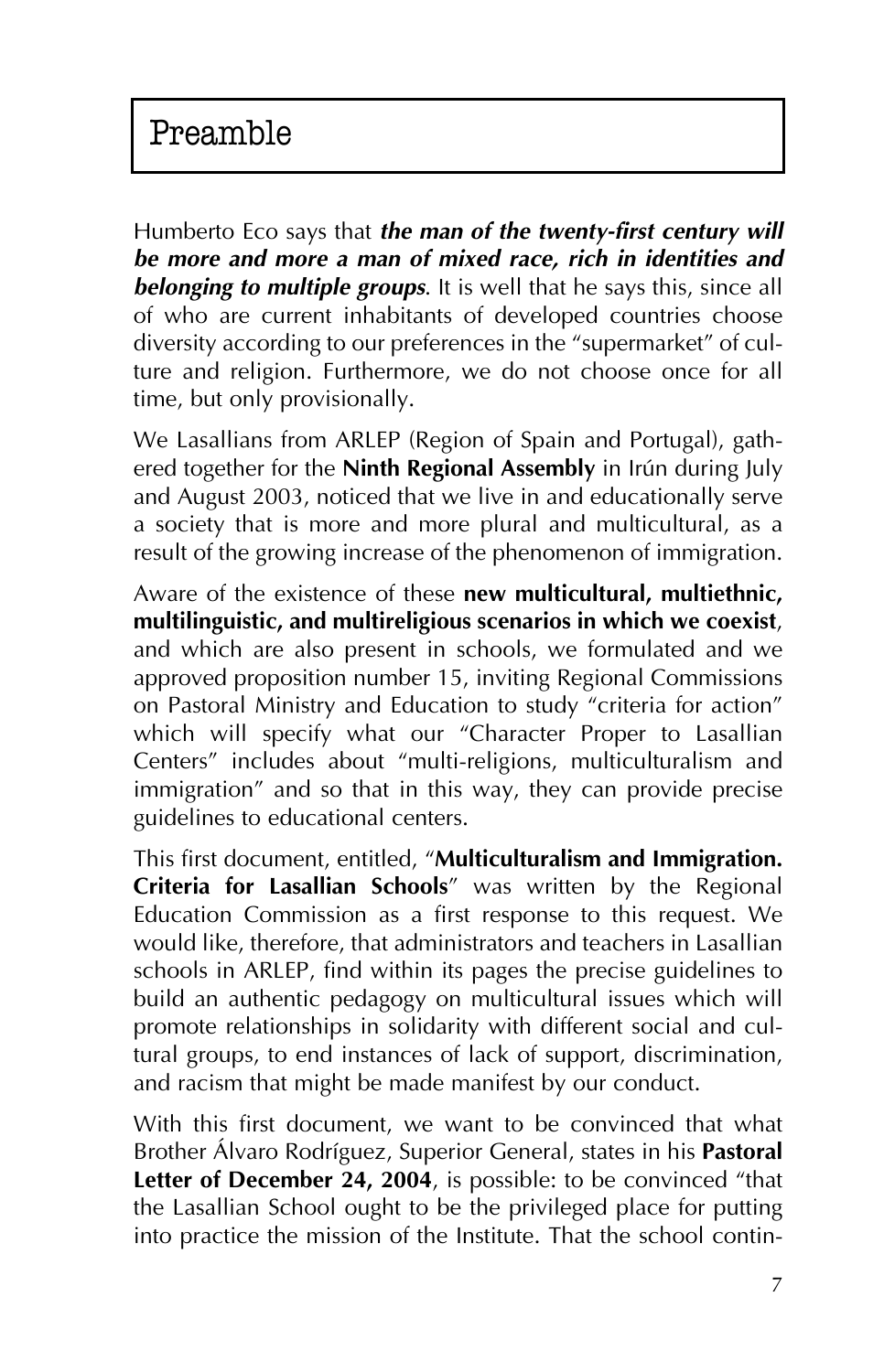ues to be today the tool of evangelization within the multicultural, consumer and secularized society in which we live. That we must practice dialogue with cultures so that the Gospel enriches them."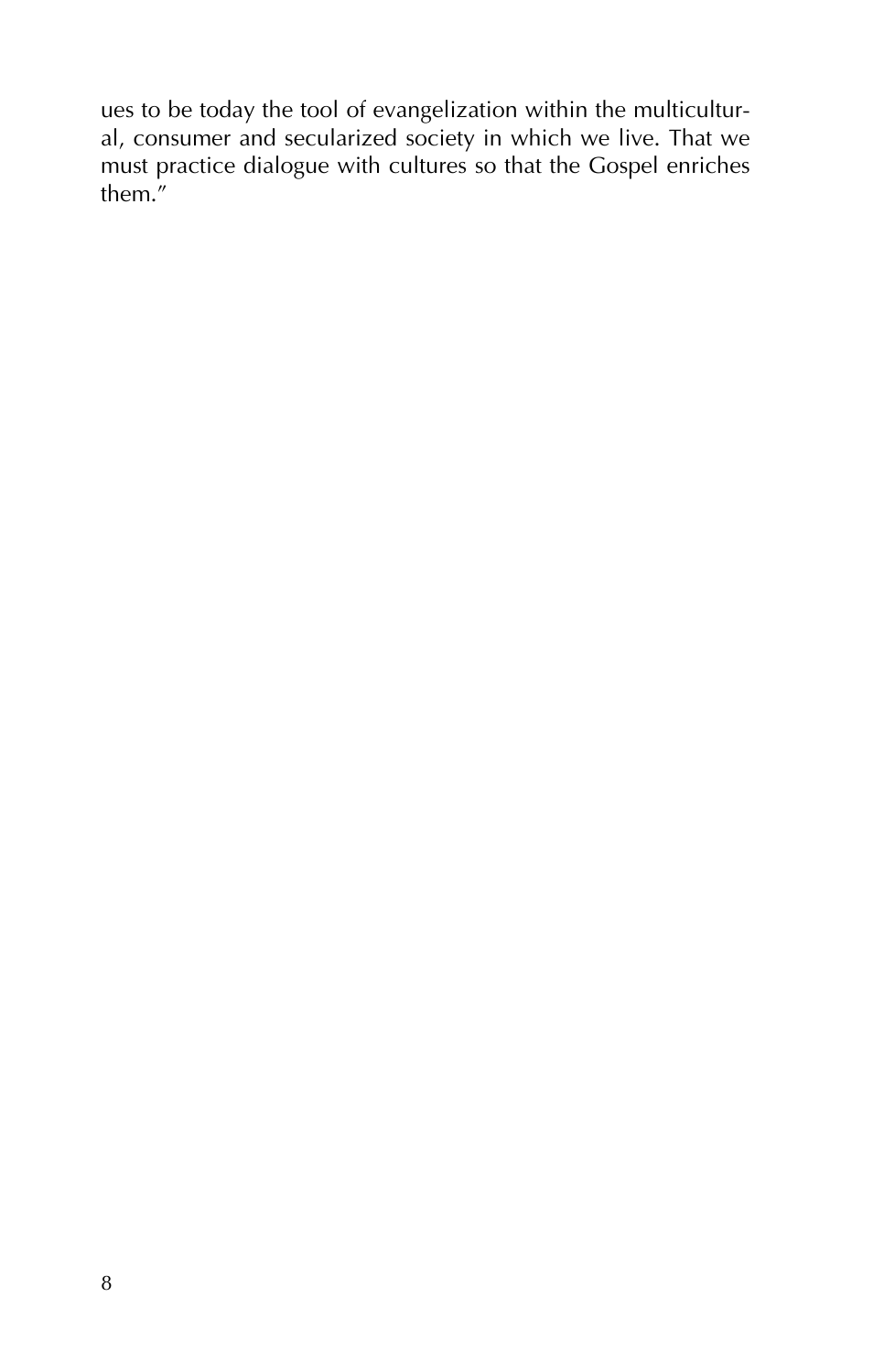# 1. Introduction

### **ìService in the public interest**

The Lasallian school exercises its educational activity as part of the reality, culture, customs, and traditions in the place where it is located. This activity is offered, respectful of personal convictions; **it expresses its commitment to the social integration of persons from different cultures and religions who come to its classrooms**. It accepts the regimen of educational agreements to provide access to students." (Character Proper to Lasallian Centers, 1.3, page 8).

### **ìTo encourage working together**

**We promote mutual acceptance, teamwork, fraternal relationships, respect for opinions and for all creeds, ideas, or customs**. In our **multicultural and multireligious society**, we give special importance to such aspects as: respect for the diversity and singularity of persons, participation in the democratic process, the growth of friendship, appreciation for one's own culture as a source of personal and group enrichment, never as a cause for exclusion." (Character Proper to Lasallian Centers, 2.2, page 9).

**The present social climate promotes two contradictory movements**. On the one hand, we are marching towards **globalization**, which also implies homogeneity, and on the other hand we demand our own proper identity in facing other ones, thereby supporting **nationalism**.

It is possible that we may not know which model of society is the desirable one, but we certainly are clear about **evils that happen to us**. <sup>1</sup> Institutional violence, terrorism, fundamentalism, and migratory movements are changing human geography; they

<sup>&</sup>lt;sup>1</sup> Rodríguez, T. (1998) "Pedagogía de la indagación, existencia indignada: los esti*los creativos con y por los movimientos sociales.*<sup>*"*</sup> Documentación social, number 110, pp. 127-128.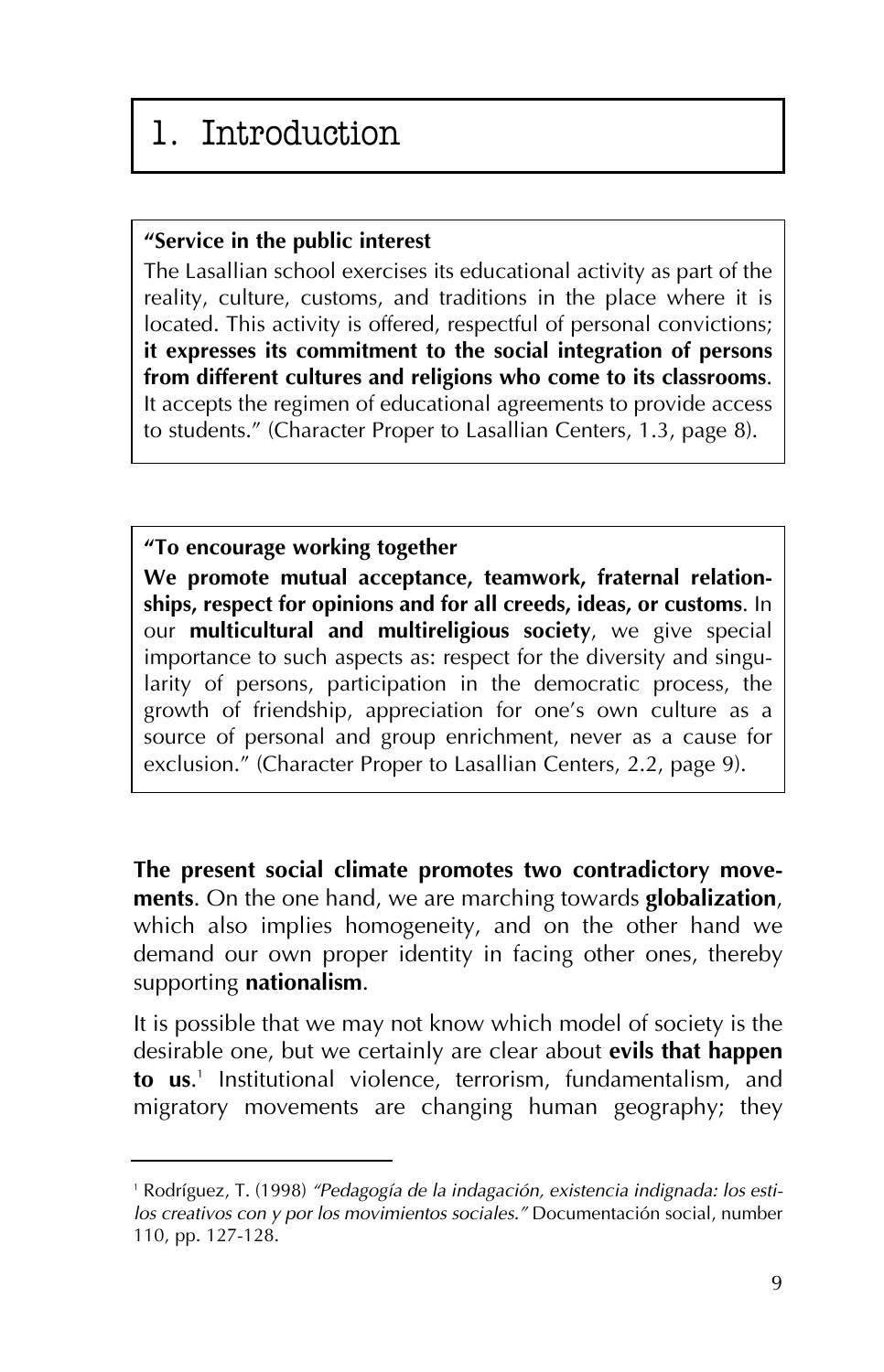remove all sense of security; they put various cultures into crisis; and the make us take a stand on phenomena that affect all of us, especially those **institutions** that are most sensitive to and committed to what is human.

In this context, **we ought to ask ourselves if education is having positive effects on immigration and multiculturalism**, without feeling as though we are being hounded by society which is always looking for educators to solve its conflicts. Should we dare to question ourselves within our teams of teaching personnel about what type of education can improve the quality of life of all cultural groups that are present in our society, and specifically within our school, whether or not there are immigrants present? We must reach a consensus, in response to our proper character, on the model of education that is most favorable to all, without exclusion. **We will need to promote a type of education that favors integration and the correction of inequalities**.

*ìThe history of humanity is a history of migrations, movements of populations from one corner of the planet to another,"<sup>2</sup> a history* of relationships and confrontations between human groups that have different views of the world. Our recent history is still the history of an emigrant people, but neither this circumstance nor the trite expression that *"we have gone from being a country of emigration to being one of immigrationî* do we need when we **become aware of the immigration present in our cities and in our classrooms**; of their needs, feelings, and the inadequate policies for their full integration. **Our educational centers**, because of their Christian orientation and for their being defined as Lasallian, **must be open to all, especially the needy**, <sup>3</sup> and immigrants are needy, which justifies our greater sensitivity to diversity and to problems involving the acceptance, adaptation, and integration of the immigrants.

<sup>&</sup>lt;sup>2</sup> Botey, J. (1994). "Inmigració estrangera. Els conflictes de classe, els d'identitat i les actituds." Interaula magazine, numbers 21-22, Barcelona.

<sup>&</sup>lt;sup>3</sup> Documents of the 43<sup>rd</sup> General Chapter of the Brothers of the Christian Schools, page 18 "From its foundation, the Institute has defined itself as being called by *God to the educational service of the poor. We need to remember, however, that the question of the educational service of the poor is closely tied to social, cultural and economic contexts, which vary greatly from country to country where the Institute is present.*<sup>*"*</sup>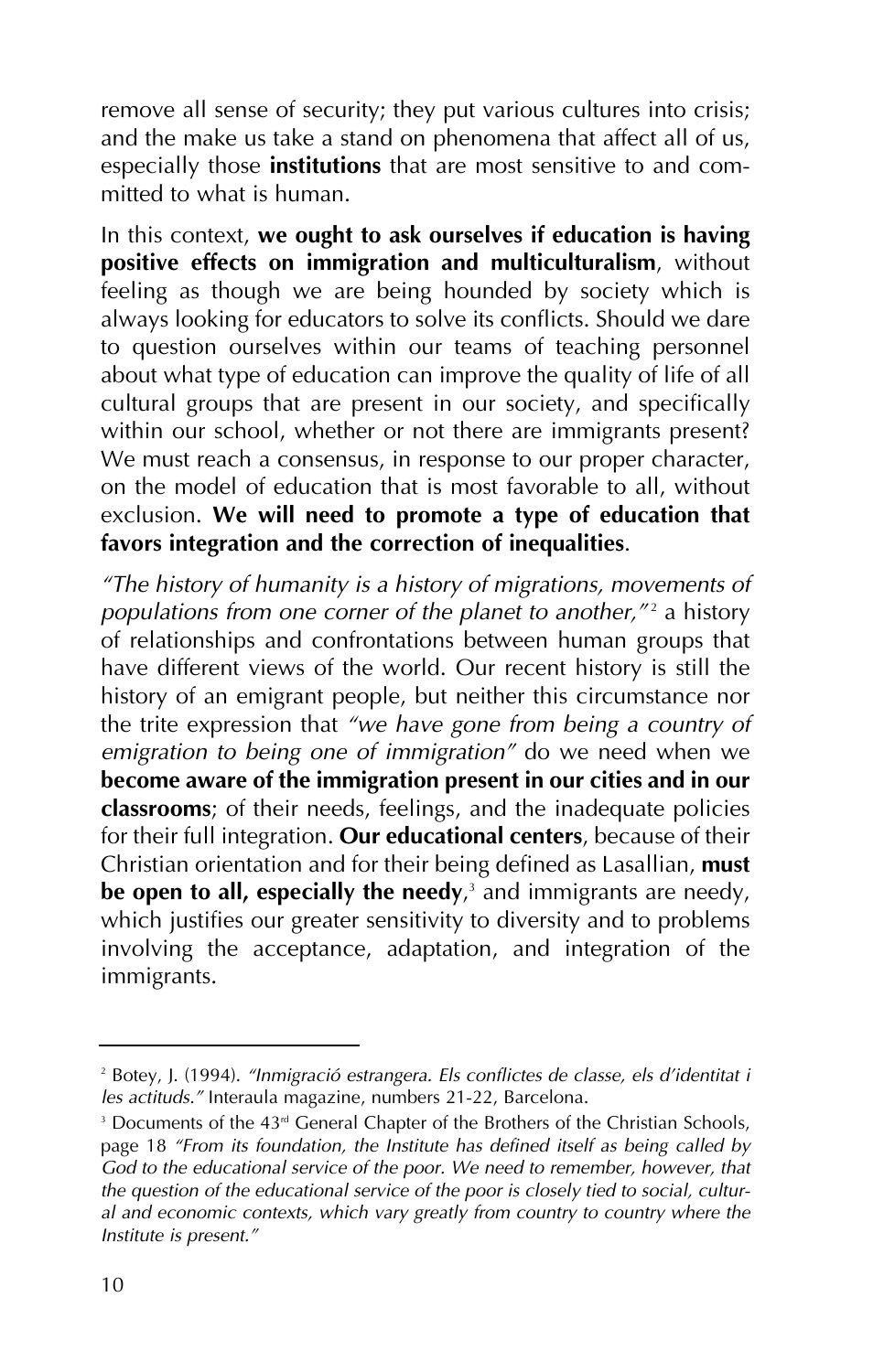**Multiculturalism examines the existence of two or more cultures in the same space**, each with its own different styles and ways of living. Full respect for the rights of all cultures or for the enrichment of the cultural mix is not included in its postulates. The idea of **intercultural awareness**, therefore, **adds to multiculturalism the idea of the inter-relationship between diverse cultures** that exist in a society.

**Our society is multicultural** due to the fact that diverse manifestations of cultural identities live together within it, in addition to it being so due to immigration. Within the society, **school education should teach that cultures do not challenge each other but that they mutually complement and enrich each other.** We believe that our schools ought to play a crucial role in the encounter between majority and minority cultures, while collaborating in the fight against racism and xenophobia and against any type of discrimination. To do this and to construct a life that is more human and more in solidarity, we must believe in and develop a truly intercultural type of education. We must support the *Universal Declaration Unesco* that reaffirms the conviction that intercultural dialogue is the best guarantor of peace and living together, at the same time as rejecting the thesis of culture shock; we must support the same thought on intercultural dialogue and the evangelization of cultures of *John Paul II* <sup>5</sup> and of *£lvaro Rodríguez*, Superior General.<sup>6</sup> Above all, however, we must be consistent with our **Proper Character**, which "considers that *intercultural and interreligious dialogue is already a form of*

<sup>&</sup>lt;sup>4</sup> Universal Declaration of UNESCO on *Cultural Diversity*, adopted at the 31<sup>st</sup> Meeting of General Conference (Paris, November 2, 2001).

<sup>&</sup>lt;sup>5</sup> JOHN PAUL II, "Dialogue Between Cultures for a Civilization of Love and Peace." Message for the 2001 World Day of Peace. In addition to offering enlightening guidelines we are challenged to be bold in intercultural dialogue, without giving up our own identity. He points out that dialogue leads one to recognize the richness of diversity and it provides the spirit for reciprocal acceptance, within the perspective of authentic collaboration, which responds to the original call for the unity of the entire human family.

<sup>&</sup>lt;sup>6</sup> Brother Álvaro Rodríguez, Pastoral Letter to the Brothers, December 25, 2004. We are encouraged that our "schools continue today to be an instrument of evan*gelization in a multicultural, consumer, and secularized environment.î* He states that "dialogue with cultures allows the Gospel to enrich them." He invites us to *ìassume... that in all cultures and through all religious expressions God is made manifest.*<sup>*"*</sup> We are especially encouraged to realize an authentic *"inculturation in* the world of the young.<sup>"</sup>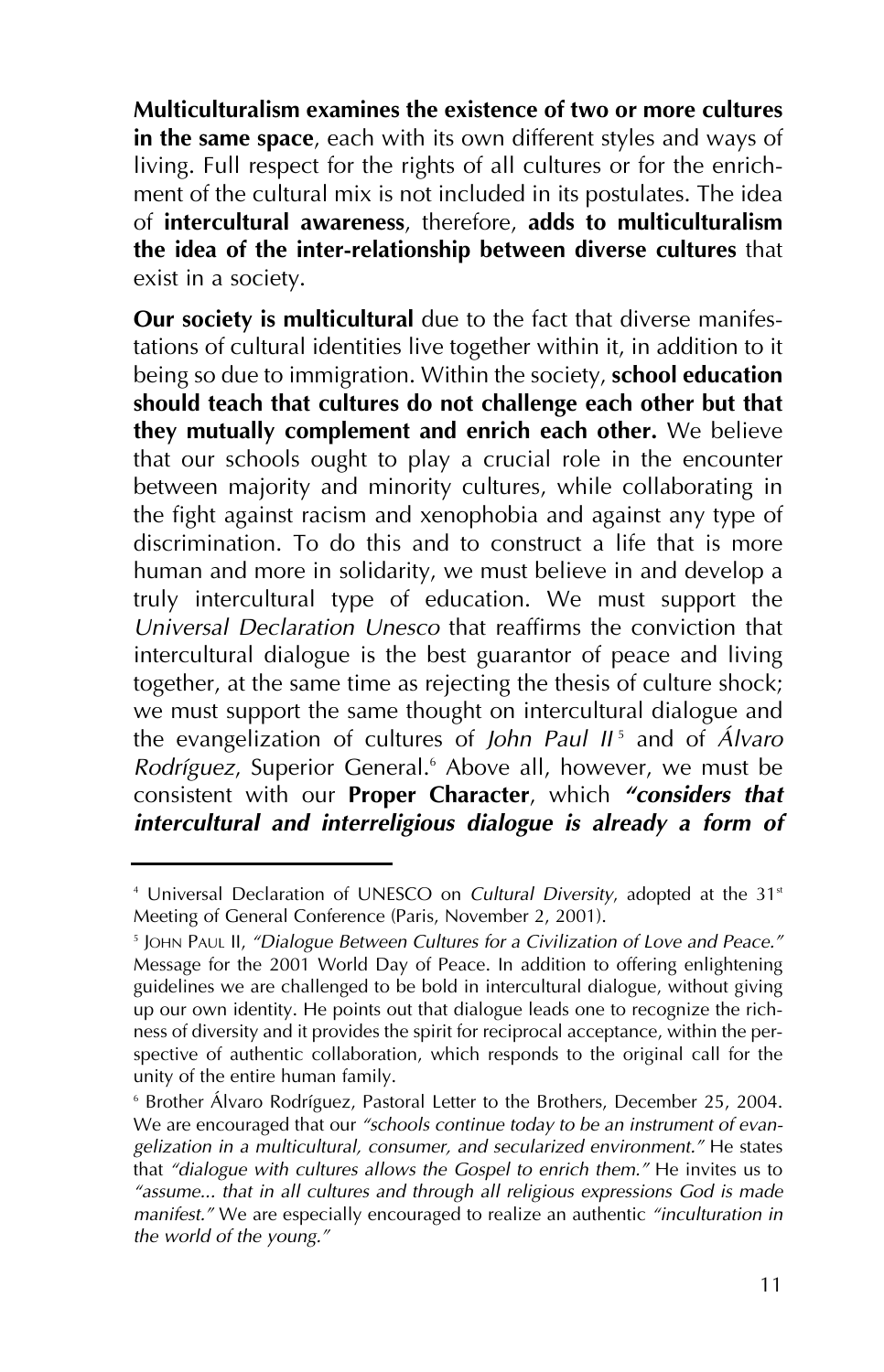*evangelization*<sup>*n*</sup> and *"based on intercultural and interreligious dialogue we are invited to cultivate ethical education in our stu*dents in its triple dimension: personal, community, and social" (Character Proper to Lasallian Schools, 3.4 and 3.5, page 11).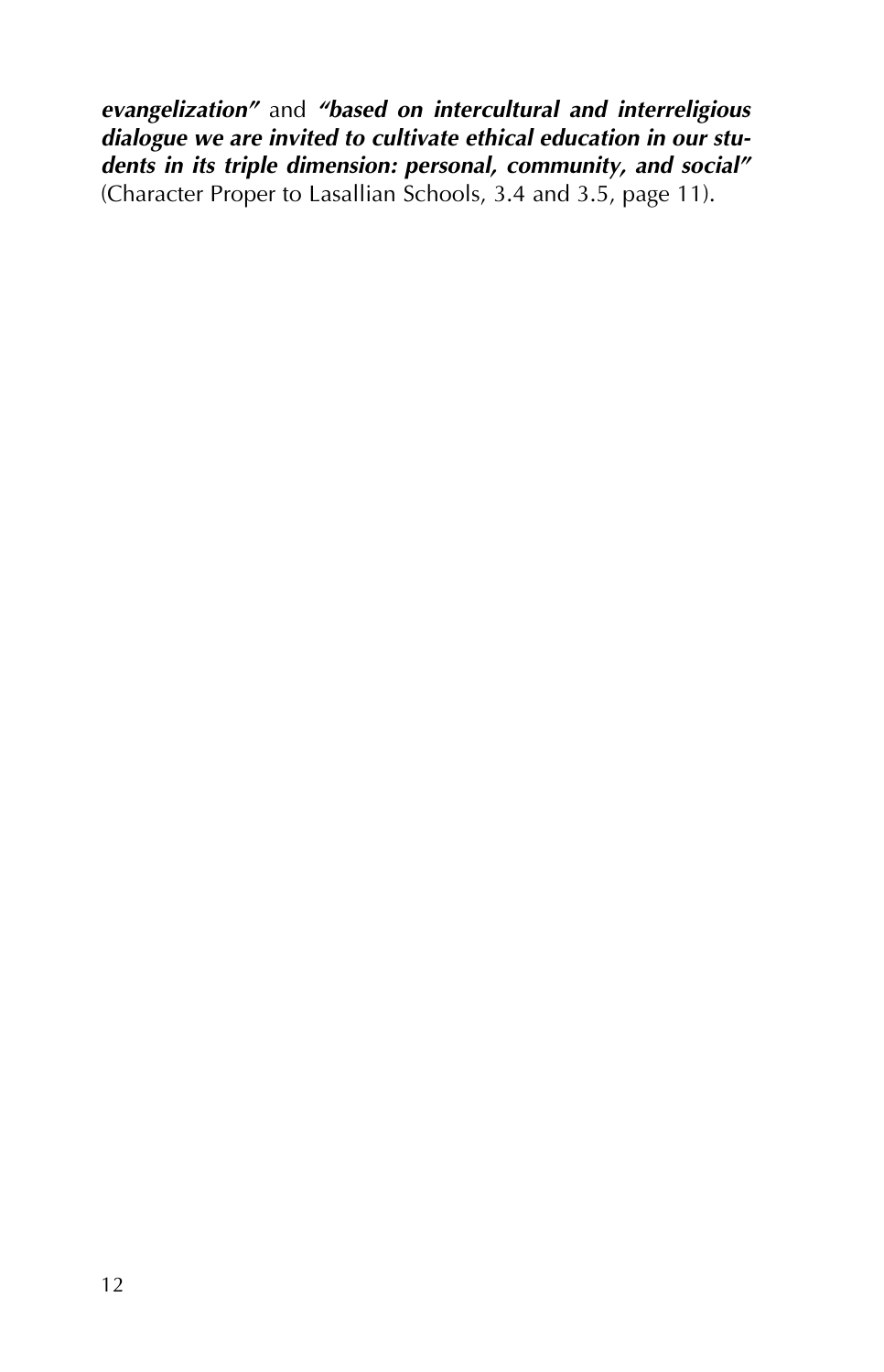# 2. The phenomenon of immigration

*ìBecause the Community is prosperous and because it is supported by a long-standing democratic tradition, the arrival of immigrants will not cease, and, along with their arrival, there will continue to be the need for the social immigration of immigrants. Because the Community is prosperous and democratic, it has resources at its disposal and it can develop a solidarity and a will that will allow it to respond to this demand<sup><i>n*7</sup> The report on immigration of what was then the European Community concluded on this hopeful note. Today, the European Union publicly states that it needs immigrants to face the demographic decline from which it suffers and to cover two million jobs for unskilled workers. There are more than 20 million immigrants among us today. Furthermore, we are going to need 45 million immigrants by the year 2050. With them, we will maintain the balance of pensions and a stable growth.

It seems that **we need immigrants** if only for economic selfishness, and the problem is made manifest in the millions of illegal immigrants. What to do with them? Legalize them? Close the borders? The only solution seems to be to integrate them, but that is something complex. *ìTo maintain a market of hundreds of thousands of unregulated illegal immigrants is not, in the last analysis, to do anything other than to commit to an outbreak of delinquency, The current process of immigrant regulation, carried out by the Spanish government, is the only realistic and sensible option that there is to resolve a complex human, social and economic situation...*"<sup>8</sup>

In spite of this evidence, **the European population** is divided over this issue and **it seems to hold two well-differentiated positions on the matter**:

<sup>7</sup> COMMISSION ON EUROPEAN COMMUNITIES (1992). *Immigration and employment*. (Working document from the Commission services). SEC (92) 955. Brussels, May 7, 1992, p. 8.

<sup>8</sup> EL MUNDO, Saturday, March 5, 2005, *Immigrants: Bring them on!*, Juan A. Herrero, professor of social ethics at the University of California, Opinión, pp. 4 and 5.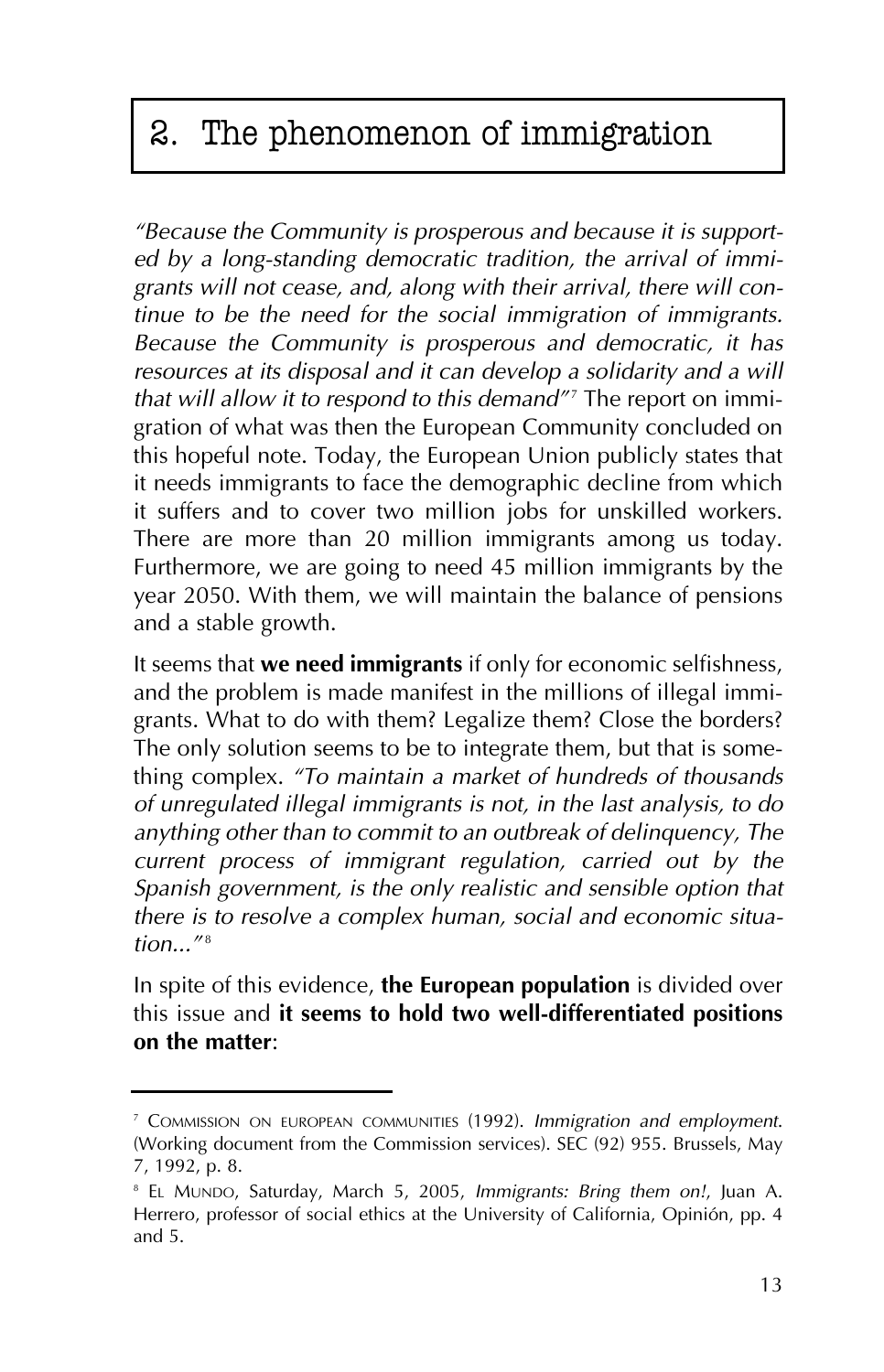### **1st Immigration is Necessary**

It is considered necessary to ensure generational replacement and to fill certain types of jobs. The February 6, 2005 edition of *El PaÌs* expressed this idea when it asked the question *What would happen if Madrid had no immigrants?* The same question was asked later on about a city in California and this thought was picked up in the Mexican film *ìA Day Without Mexicansî* which opened in the United States in August 2004. In the case of Madrid, it was concluded that *ìthe 800,000 foreigners who have resided in the capital over the course of the past 10 years are essential for the daily life of the city.*<sup>" 9</sup>

### **2nd We Should Avoid the Arrival of Immigrants**

Those who think and say this believe that immigrants take jobs away from us and generate many conflicts. Some sociological studies are related to this position, offering the excuse that two out of three young Spaniards may be racists or that it is because of immigration that delinquency has increased.10

The problem of these positions is that they tend to politicize **immigration**, and then it becomes an election issue, when **it is a matter of rights and duties**.

The distribution of **foreign residents** in Spain, by **Autonomous Communities in 2003**, was as follows:<sup>11</sup>

| <b>ANDULUSIA</b>      | ARAGON          | <b>ASTURIAS</b> | Balearic islands | Canary islands    |
|-----------------------|-----------------|-----------------|------------------|-------------------|
| 208,523               | 39.015          | 12.730          | 75,867           | 113,339           |
| <b>CANTABRIA</b>      | CAST.-LA MANCHA | CASTILLA-LEON   | <b>CATALONIA</b> | <b>VALENCIA</b>   |
| 11.778                | 36.540          | 45.233          | 383.938          | 180.011           |
| <b>EXTEMADURA</b>     | <b>GALICIA</b>  | <b>MADRID</b>   | <b>MURCIA</b>    | <b>NAVARRE</b>    |
| 17.123                | 37.522          | 355.035         | 58.150           | 22.681            |
| <b>BASQUE COUNTRY</b> | <b>RIOJA</b>    | <b>CEUTA</b>    | MEIILLA          | <b>NOT STATED</b> |
| 28.600                | 13.621          | 2.184           | 3.225            | 1.896             |

<sup>9</sup> EL PAIS, Sunday, February 6, 2005. *What would happen if Madrid was without immigrants?* Spain, p. 17.

<sup>10</sup> CIS survey, June 2002, taken among young people between the ages of 15 and 29.

<sup>&</sup>lt;sup>11</sup> Source: *2003 Results Government Delegation for Law and Immigration*. Data provided by CIDOB Foundation.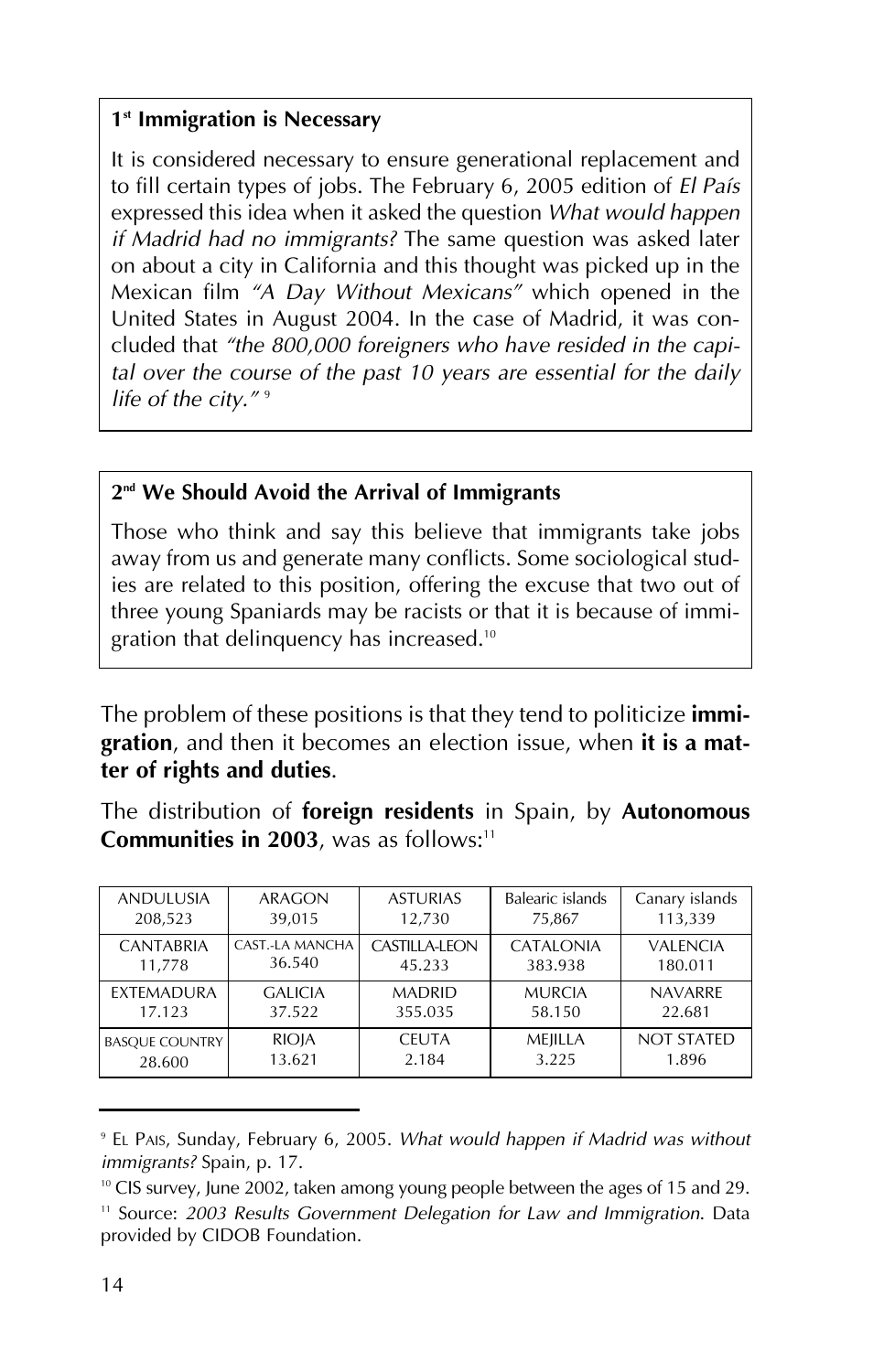Immigrants in Spain make up a heterogeneous group that needs to be appreciated and treated according to their place of origin and different cultures. The number of low-paid immigrants resident in Spain in 2003 from the **ten principal groups**, was as follows:<sup>12</sup>

| MOROCCO. | <b>ECUADOR</b> | <b>COLOMBIA</b> | PERU        | <b>CHINA</b>    |
|----------|----------------|-----------------|-------------|-----------------|
| 333.770  | 174.289        | 107.459         | 57.597      | 56.086          |
| ROMANIA  | ARGENTINA      | DOMINICAN RFP.  | <b>CUBA</b> | <b>BULGARIA</b> |
| 54.688   | 43.347         | 36.654          | 27.323      | 24.369          |

| <b>FUROPE</b><br>75.504 | AFRICA<br>58.561      | 3.864 | 12.782 | NORTH AMERICA   CENT, AMERICA   SOUTH AMERICA  <br>132.281 |
|-------------------------|-----------------------|-------|--------|------------------------------------------------------------|
| <b>ASIA</b><br>13.674   | <b>OCEANIA</b><br>297 |       |        |                                                            |

| PRE-PRIMARY<br>60.412 | PRIMARY<br>33.310 | <b>DNDARY</b><br>SF (<br>02.525 | ESP./PGS<br>.015 |  |
|-----------------------|-------------------|---------------------------------|------------------|--|
|                       |                   |                                 |                  |  |

### 2.1 The coexistence of various cultures.

It is not enough that an immigrant be "legal" to be socially integrated, we have to be clear that with immigration we not only are importing workers, but also persons with their own histories and cultures. Therefore, **we will be able to speak about integration when the immigrants who come to our country preserve their identity and establish socio-cultural contacts with our culture**.

On more than one occasion we talked about integration as concealing situations of *exclusion* or *marginalization* because what is really being achieved is their *assimilation*, which carries with it for immigrants the abandonment of their culture of origin and replacing it with ours, thus causing complicated and conflictive situations.

As regards immigrants who live among us we have to hope, as Jürgen Habernas pointed out, that they accept the legal and political principles of our society and acquire the commitment to involve themselves in the type of living together that they find. We are not talking about *assimilation* nor about *acculturation*, but about an *ethical-cultural integration that does not impose the*

<sup>12</sup> Source: *Statistical Yearbook of Law and Immigration*. Various years. *Government Delegation for Law and Immigration*.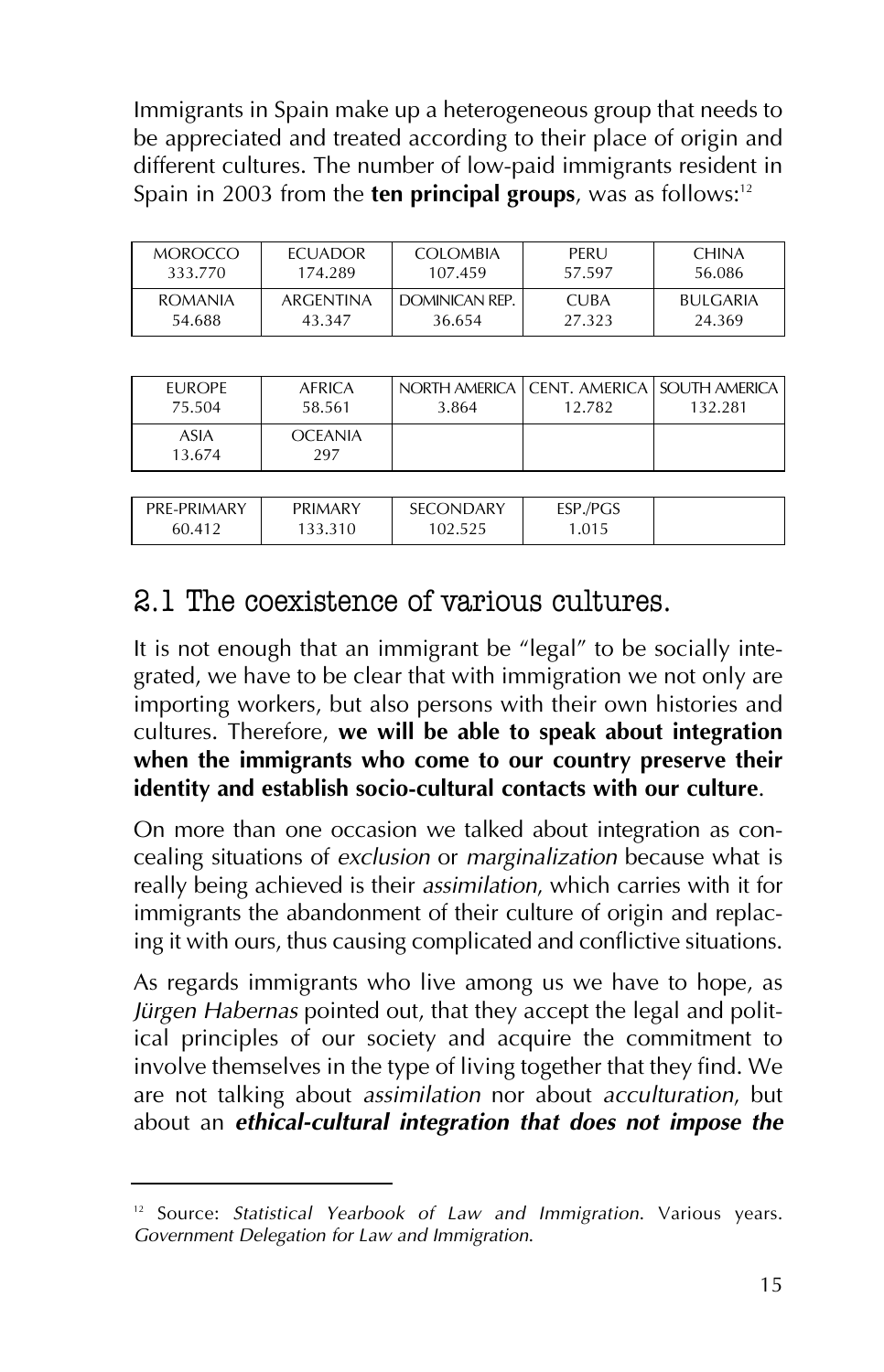### *abandoning of one's own culture but that does respect the sociopolitical structure of the host country*.

**Social and cultural diversity, the identity of minority groups, should coexist, having good relations among themselves and with the receiving countries**. The resultant multi-cultural, multiethnic, multi-linguistic, and multi-religious settings require integrated policies that include social, economic, and educational approaches.

**To tolerate does not mean to put up with**, it does not mean to allow others to live among us, **but it does mean to create a dialogue with others on the same level without setting up relationships of power nor inequality**.

### 2.2 The subsidized school and immigration.

Very often the media and even the *State School Board* like to contrast the *Public School* with the *Private Subsidized School*, pointing out that the first is a "**school for everyone**" due to its receiving immigrants<sup>13</sup>, while the second is a "**school for the few"**, because of its scarcity or virtually nil capability for welcoming immigrants. To say this truth is not to say the whole truth, since one school model or another has its advantages and disadvantages when dealing with the granting of human and financial resources on the part of the various state administrations, in order care for immigrant students or students with special educational needs. The first only has to ask for extra resources while the second must devise ways and means with ordinary resources, which are always scarce.

This year, 2005, which has been a year of reform, educational institutions, unions, parents, and owners of centers have reached a wonderful agreement about the means that should inspire future educational law. In its reference to immigration, the accord says: *ìBoth the public school and the subsidized school should take on the commitment of integrating immigrants and be subject to the*

<sup>&</sup>lt;sup>13</sup> As an example, the EL PAIS newspaper in March 2004 published an article entitled "Mixed Race Classroom," wherein it stated that "67 per cent of the students *of the Tirso de Molina public school in Madrid are foreigners." "Those students* which others reject are welcome here...<sup>"</sup>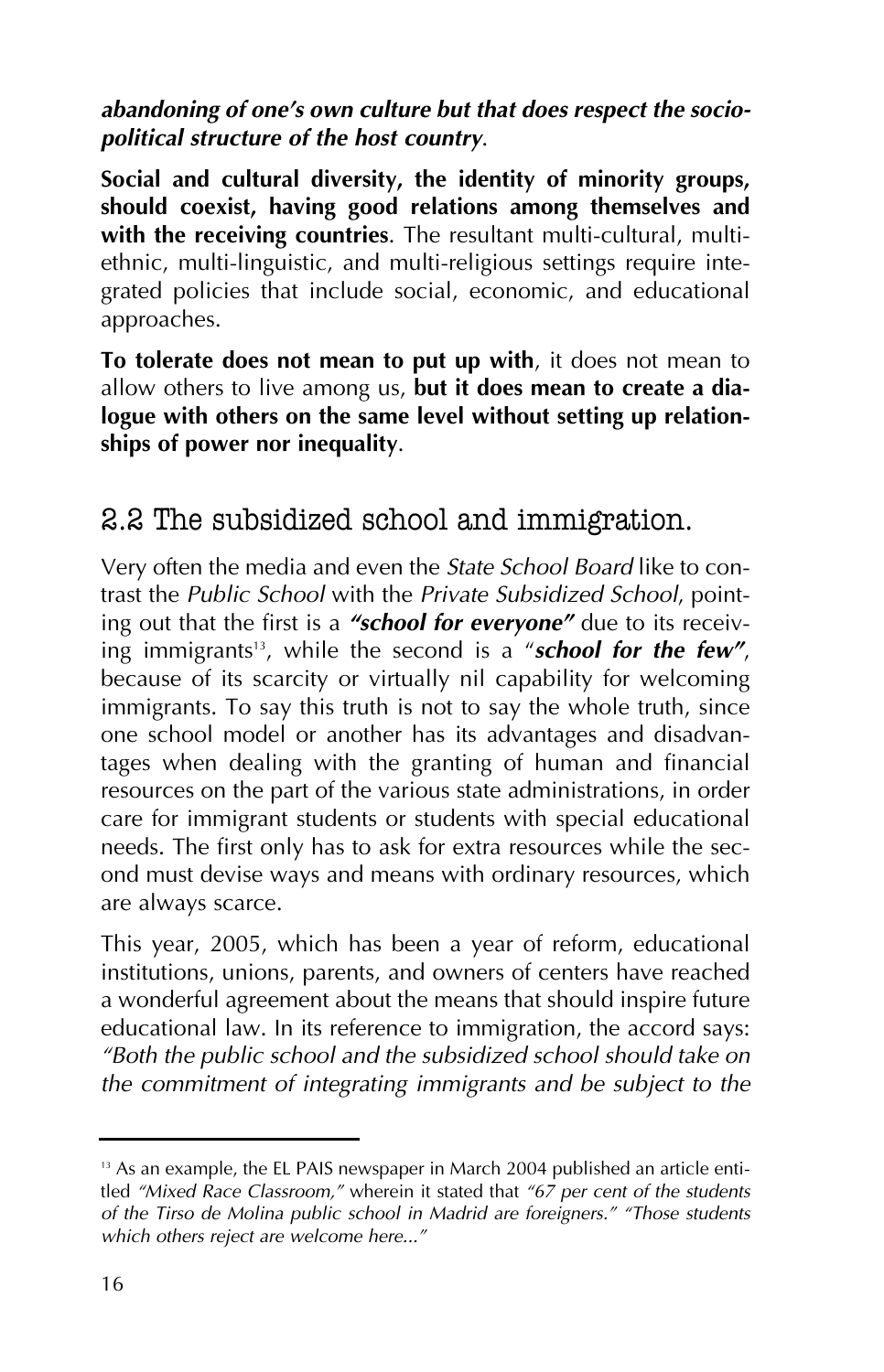same criteria for admission." "No public or subsidized school will *be obliged to provide schooling for immigrants that exceeds one*third of the places available.<sup>*"*14</sup>

**Our school centers are open to immigrants**, although some of them, due to circumstances beyond their control, do not have any in their student bodies. The admission norms for the different autonomous self-governing Regions oblige the subsidized levels to reserve a number of places for these students. In this way, some of our schools offer immigrant schooling to 25% of their populations; others, being integrated, have populations which comprise 10% immigrants of the total number of the population on all educational levels, when immigrants normally are registered only for primary, ESO and general education. Many of our centers, relying on the total ratio of classrooms to students, however, keep the registration open for immigrant students throughout the year, exceeding their ratio without increasing some resources. Furthermore, **in all centers under the leadership of the Guidance Department, a Plan of Attention to Diversity has been drawn up** which looks at welcoming and attending to immigrants according to their educational needs.

Nevertheless, any school that is open to immigrant boys and girls has seen an increase in problems to the extent that the number of immigrants has increased in the classrooms. This situation has not gone unnoticed for the faculty, who feel defenseless, unprepared and unsupported by the Administration. **Among the problems seen and solutions adopted, the following are worth mentioning**:

| <b>Problems</b>                                                                                                                                                                                         | Solutions in our schools                                                                                                                                                                                               |
|---------------------------------------------------------------------------------------------------------------------------------------------------------------------------------------------------------|------------------------------------------------------------------------------------------------------------------------------------------------------------------------------------------------------------------------|
| The presence of different cul-<br>tures: changes in customs, eating<br>habits, or in ways of dressing.<br>Late registration of some stu-<br>dents: frustration is evident and<br>studies are abandoned. | Menus always offer alternative<br>foods that respect cultural differ-<br>ences. <sup>15</sup> The wearing of reli-<br>gious symbols (crosses, veils,<br>head coverings) is permitted.<br>Some schools have open regis- |
|                                                                                                                                                                                                         |                                                                                                                                                                                                                        |

<sup>&</sup>lt;sup>14</sup> Published in EL PAIS on Thursday, February 10, 2005, Sociedad.

<sup>&</sup>lt;sup>15</sup> The Ministry of Health, in March 2005, is to establish norms for alternative menus.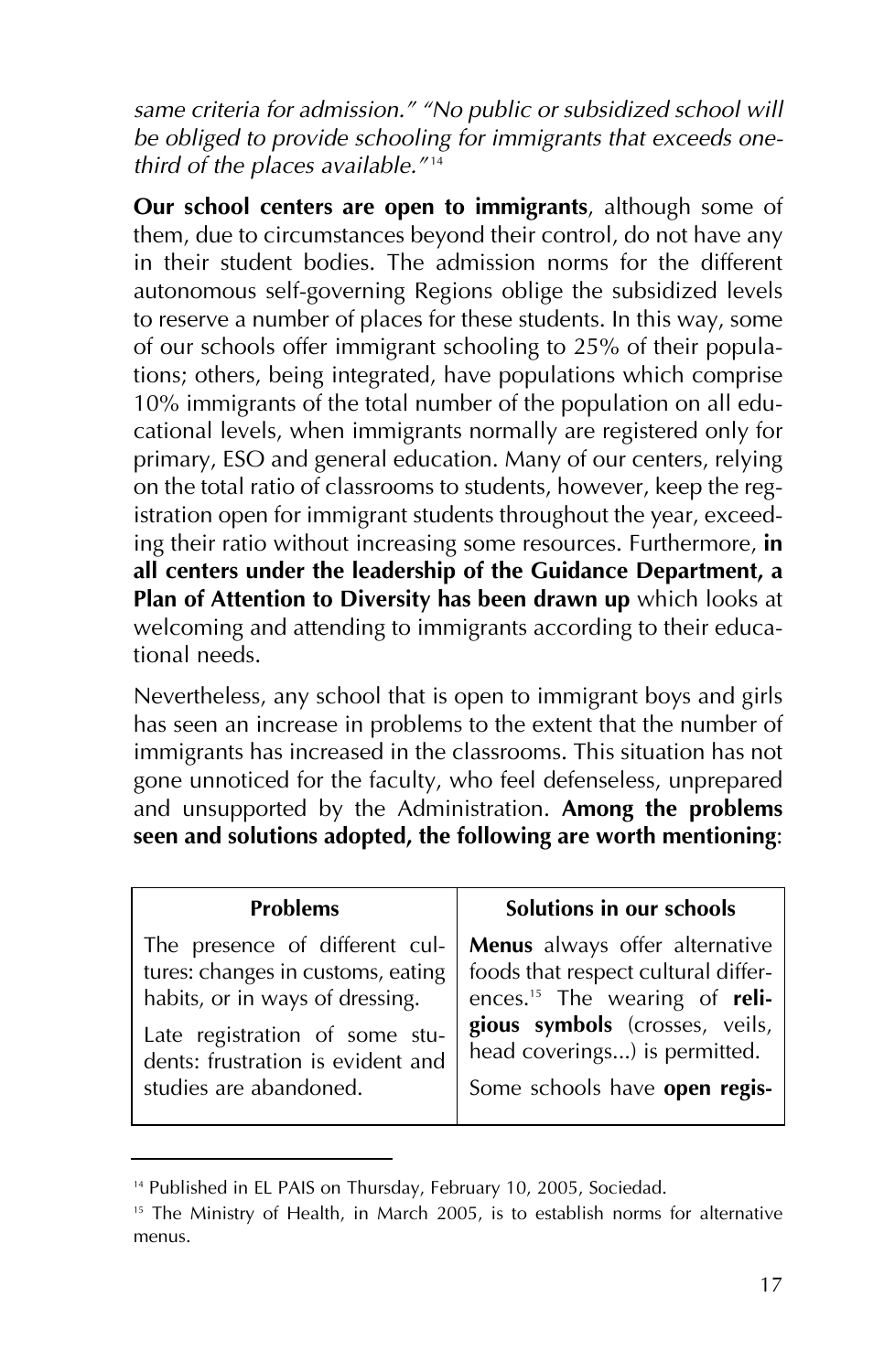Academically challenged: these students come from simple families, with few financial and educational resources in their countries of origin and, in some cases, there had been no prior schooling.

Language challenged: especially on the part of Asians, Africans, or Europeans. Learning the language of instruction is a priority in order to avoid further academic challenges.

The makeup of a heterogenous classroom group: this complicates educational activity.

Discipline problems among students: this tends to be a special problem in secondary schools.

Little or no family involvement in school tasks: even when called by administrators or by tutors, these families do not show up.

**tration** throughout the year and they have drawn up a **Welcome Plan**.

Small groups are used to organize **educational bolstering or support**. Quite a few retired Brothers offer needed educational bolstering or support for these cases.

Some centers have established "Linked Classrooms" to deal with this situation. Others have defined an **"Intercultural Mediatorî** to establish better school-immigrant family relationships due to language difficulties. Sometimes this person is shared with other centers.

Some teams of teachers have established a "cooperative**collaborativeî** method to deal with different levels within the group, based on diversity. Some centers have organized their<br>instruction based on the instruction based on the "Subject Classroom" methodology in secondary schools to deal with heterogenous grouping.

A good number of Counselors and Department Heads have established guidelines for **ìConflict Resolution in the School<sup>"</sup>** and have established mediation groups among the students.

In many centers a "Social **Educator**<sup>*n*</sup> has been set up who, among other things, makes contact with these families.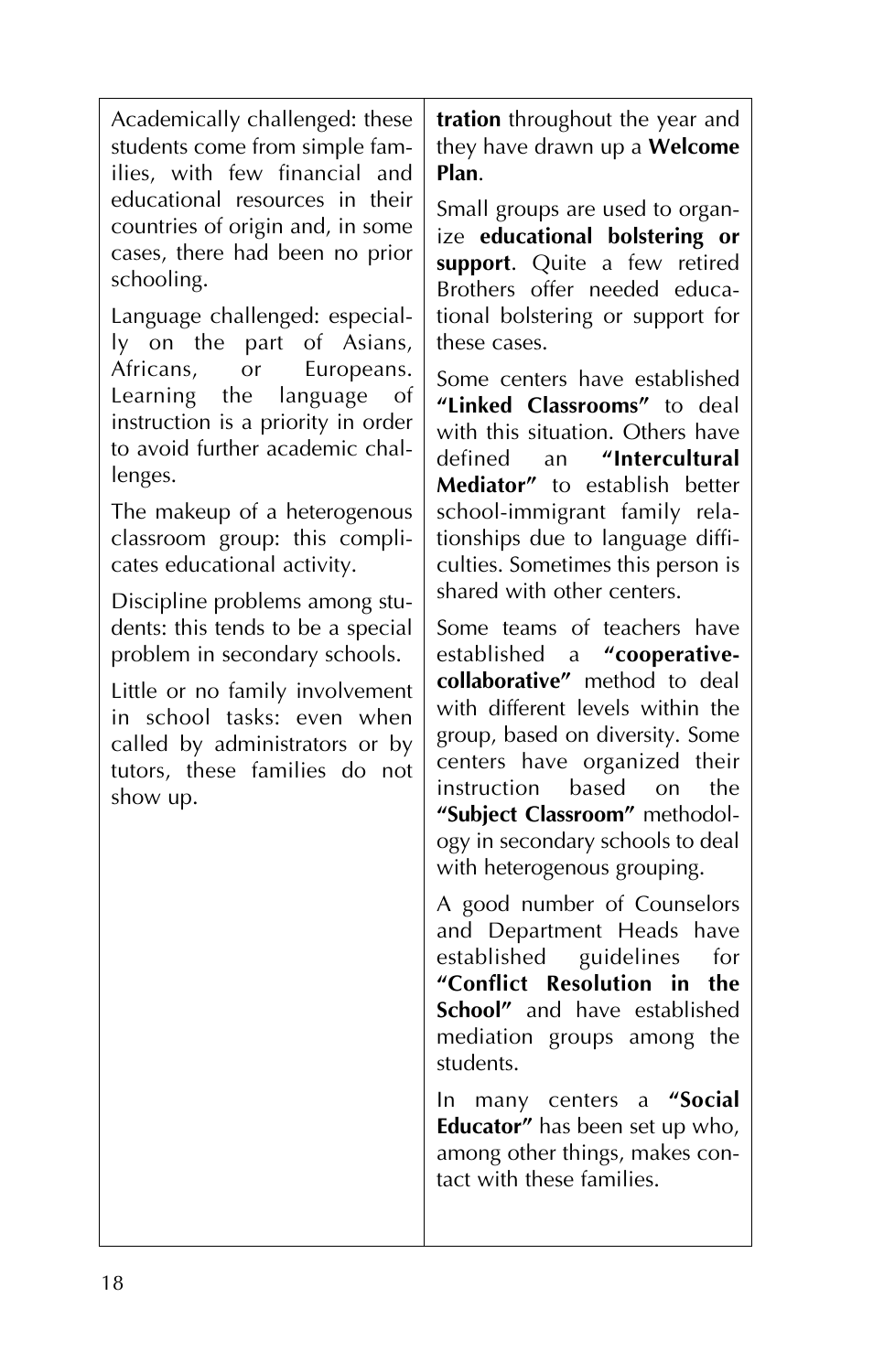Never like now has the school been part of what has been called the global village, that is to say, a space of communication and interchange that is usually called world awareness, and that tends towards universalism, integration, and globalization. The world has become a great square, also the classroom, where people from all races and cultures move about.

Those of us who are in the world of education **can build a much better society and school: one that is more supportive, more peaceful, more democratic, more tolerant, more hospitable, more intercultural**. There is no doubt that this will be difficult, but we must believe in this utopia and in that of the Gospel, since the utopias of today are the realities of tomorrow. *Helder Camara* said, "When just one person dreams about a world that is sup*portive, mixed, good, devoid of war, it is a fantasy, a dream; but when many dream about it together, like we are doing now, the* dream becomes reality.<sup>"</sup>

### Questions

- What is the attitude of the teaching personnel as regards immigration?
- Describe the demographic situation of your school as regards immigration. Is your school open to immigrants?
- Do we have a Welcome Plan drawn up?
- Draw up two lists about:
	- a. The positive side of students from different countries and cultures being together.
	- b. Daily problems that result from this being together.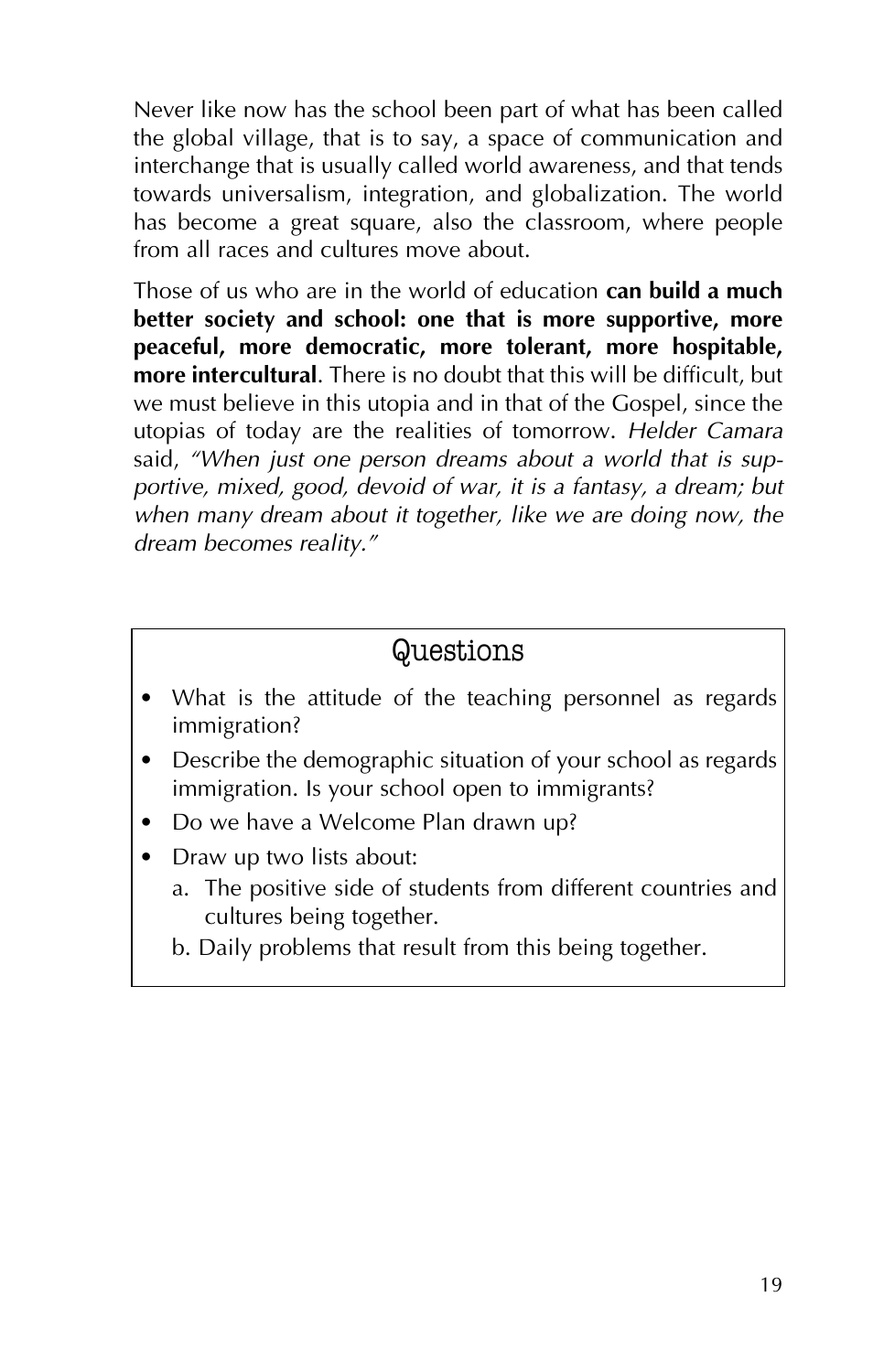# 3. Multiculturalism and intercultural awareness

Two social organizational concepts are differentiated which determine different perceptions of educational work according to the way they are framed in social models that are marked by **multiculturalism or intercultural awareness**.

Limiting ourselves to the framework of the Council of Europe, it is obvious that we are facing two terms that designate an enormous variety of meanings derived from ideological approaches and from relationships that try to establish themselves among different cultures and the dominant culture of a particular country. **We can consider**:

| <b>Multiculturalism</b><br>("Multus," mean-<br>ing "numerous")<br>The 1960s. | The existence of various cultures within a territo-<br>ry, a society, a state, coming from the influx of<br>groups that immigrate to a society which until<br>then was considered culturally homogenous,<br>from which derives a determined attitude in view<br>of the plurality of cultures and determined edu-<br>cational proposition to confront, or to find a<br>solution for the set of problems said phenome-<br>non carries with it. |
|------------------------------------------------------------------------------|----------------------------------------------------------------------------------------------------------------------------------------------------------------------------------------------------------------------------------------------------------------------------------------------------------------------------------------------------------------------------------------------------------------------------------------------|
|------------------------------------------------------------------------------|----------------------------------------------------------------------------------------------------------------------------------------------------------------------------------------------------------------------------------------------------------------------------------------------------------------------------------------------------------------------------------------------------------------------------------------------|

#### **Intercultural Awareness**

("Inter," referring to "placing in a relationship")

The 1970s.

This is seen as the ideal of a plurality of cultures that communicate, seek, affirm, and share common basic principles, that are able to cause wellestablished coexistence in respect and in the possibility of the mutual enrichment of differences. To build a *pedagogy of intercultural awareness* is the great challenge if we want to see relationships of solidarity between the different groups, cultures, which will put an end to the lack of solidarity, discrimination, and racism.

Therefore, this is about a **social and educational option** where complementarity and compatibility are fostered among different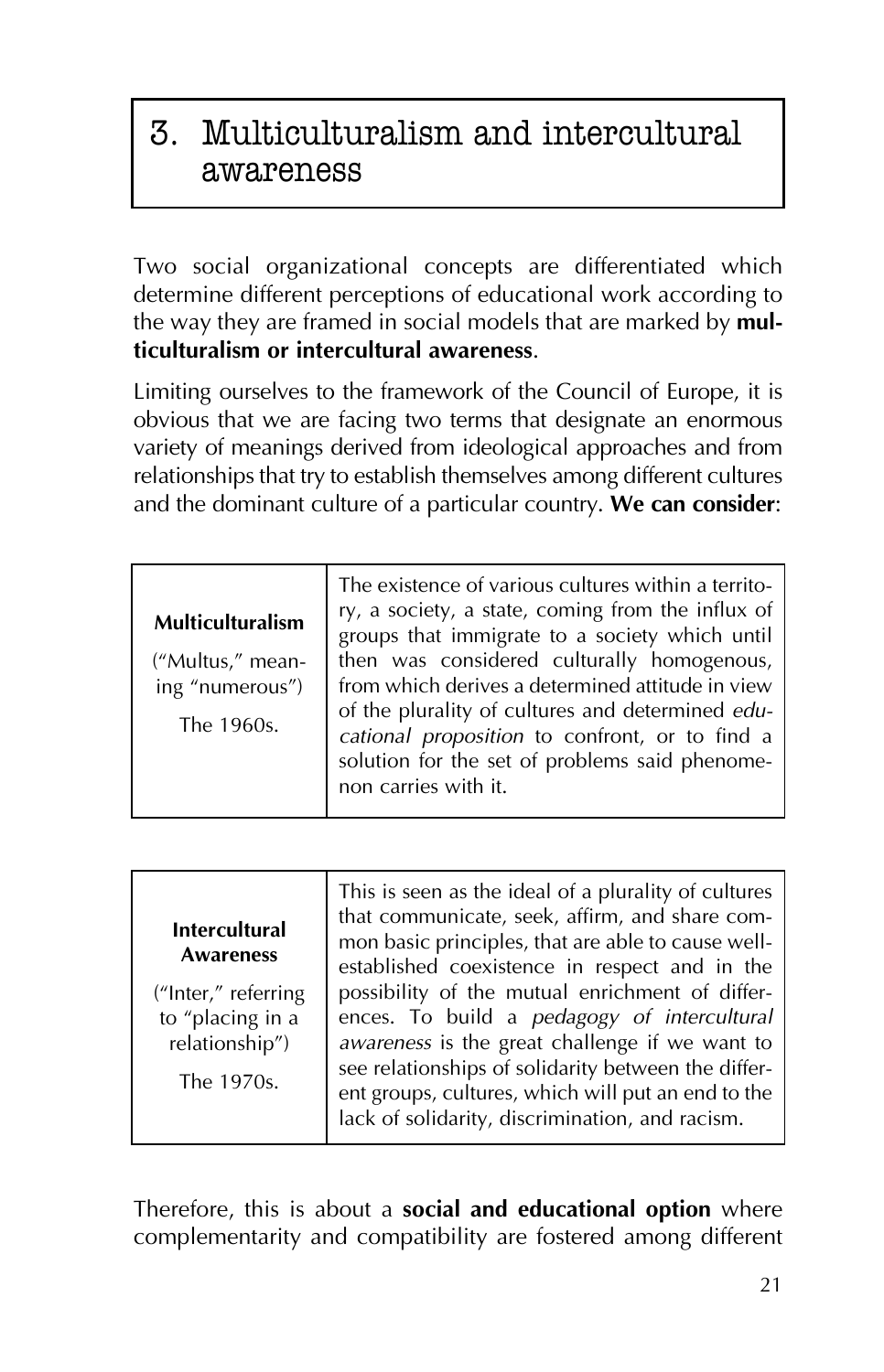approaches to life and cultures and it is up to the school not only to not shy away from this, but to seek communication as a basic element and privileged instrument for socio-political and intercultural coexistence.

### 3.1 The social, multicultural model.

By "multiculturalism" the Council of Europe understands the **social situation of the coexistence of various cultures in a concrete space, each with its different lifestyles and ways of living**. Accepting that definition, this would include the appearance of identity groups marked by the promotion of differences and approaches of control, if not of rejection. **This social model is established on ideas of**:

| Cultural<br><b>Juxtaposition</b> | that <b>seeks</b> a simple, peaceful coexistence, <b>but</b><br>avoids any kind of interaction between the different<br>socio-cultural approaches.                                                                               |
|----------------------------------|----------------------------------------------------------------------------------------------------------------------------------------------------------------------------------------------------------------------------------|
| <b>Fragmentation</b>             | where each person goes along gathering pieces of<br>an immense puzzle, always incomplete or partial,<br>but with the absence of a reference model that<br>would give unity to the different elements that make<br>up the puzzle. |
| <b>Hierarchization</b>           | whereby ordinarily systems that control, impose, or<br>overwhelm are in play, rather than those which<br>integrate or complement.                                                                                                |

**The multicultural movement is, by and large, a political and social demand for human and civil rights** on the part of groups who feel discriminated or marginalized. The birth and growth of these multicultural programs is due to specific social problems of different populations.

**In many countries**, Spain among them, **multiculturalism is related to immigration and insecurity, and there are more police programs than educational ones that deal with it**. Resources provided by the state and by Regional Governments that are available to educational institutions are scarce and they are inadequate.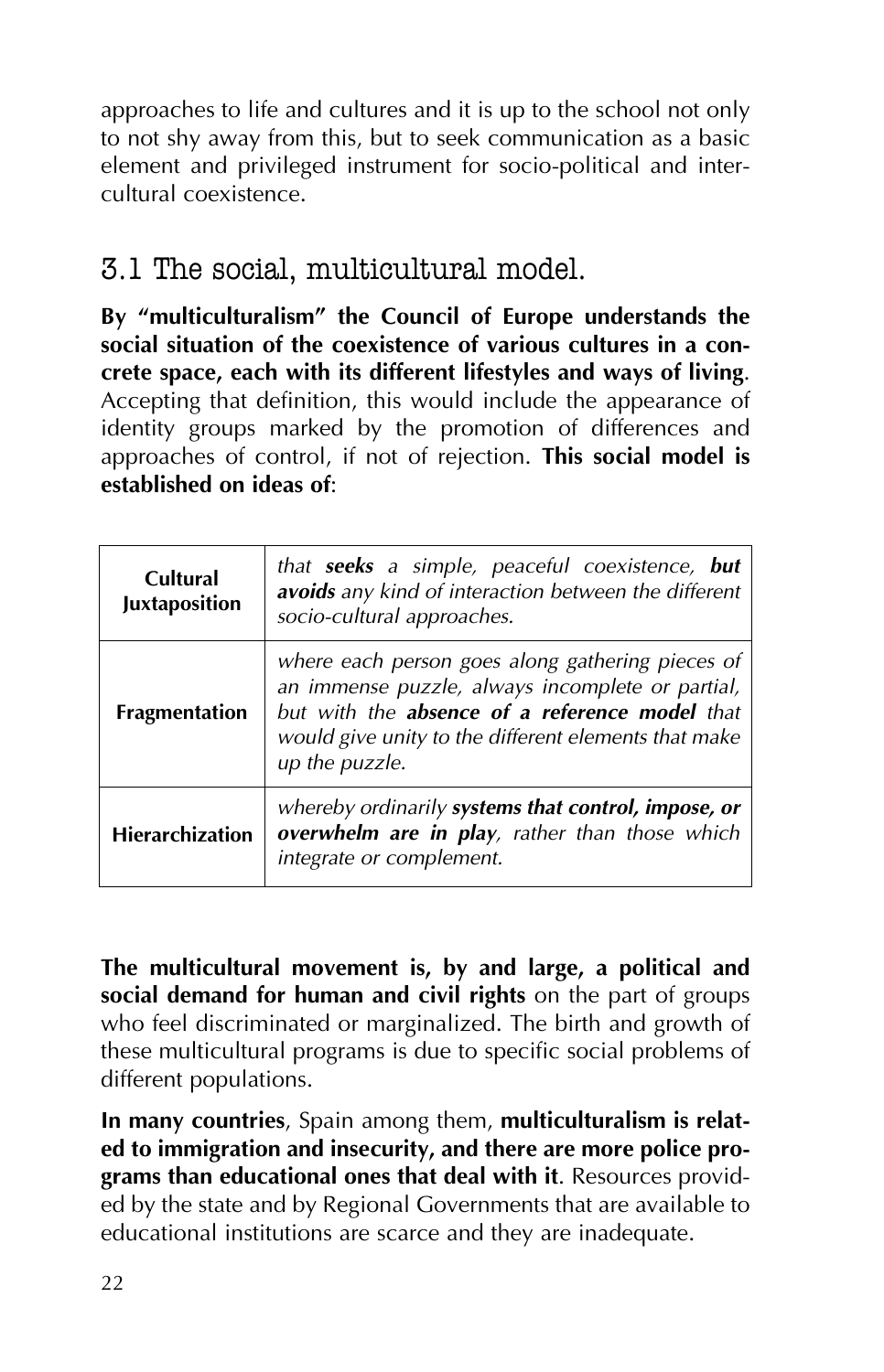### 3.2 The social, intercultural model.

The multicultural reality of our society obliges us to **go beyond the palpable acceptance of the existence of distinct cultures**, and that is why we need to look for interchange among them, equality, communication, dialogue, and reciprocity.16

**This model comes from the idea and conviction that diversity and pluralism enrich the life of society and of the school**, and it promotes the belief that "cultural diversity is the principal patri*mony of humanity,"* to the extent that it:

- Offers the **possibility of knowing and living with other cultures** without the need to leave one's own life environment.
- **Contributes new values and new world views** in the process of personal growth.
- Raises questions and **asks about aspects relating to our life views**: religion, economics, ethics...
- **Helps to open minds and offers new horizons** for existence, oftentimes closed in around exclusivity, if not in the feeling of being dominated by another.
- **Fosters civil behavior** that is open to solidarity, to intercultural dialogue, to welcoming differences, etc.
- **•** Is built upon **respect for cultural and ethnic minorities**, avoiding attitudes of imposition and domination and creating, on the other hand, new spaces for interaction and encounter for mutual enrichment.
- Promotes new social situations where, in accord with human rights, **respect for human identity is fostered** as are other individual and cultural, indigenous or foreign qualities.
- **Regulates the boundaries of rights and duties** through respect for the law and, in addition, by how much we denominate human rights so that:
	- $\overline{a}$  on the one hand, the welcoming culture is not damaged by encounter and dialogue with other cultures, presenting

<sup>&</sup>lt;sup>16</sup> FROUFE, S. (1999), "Intercultural Education and a Pedagogy of Intercultural *Awareness.î* Inter-university Magazine of Social Pedagogy. Second Quarter, number 3, p. 10.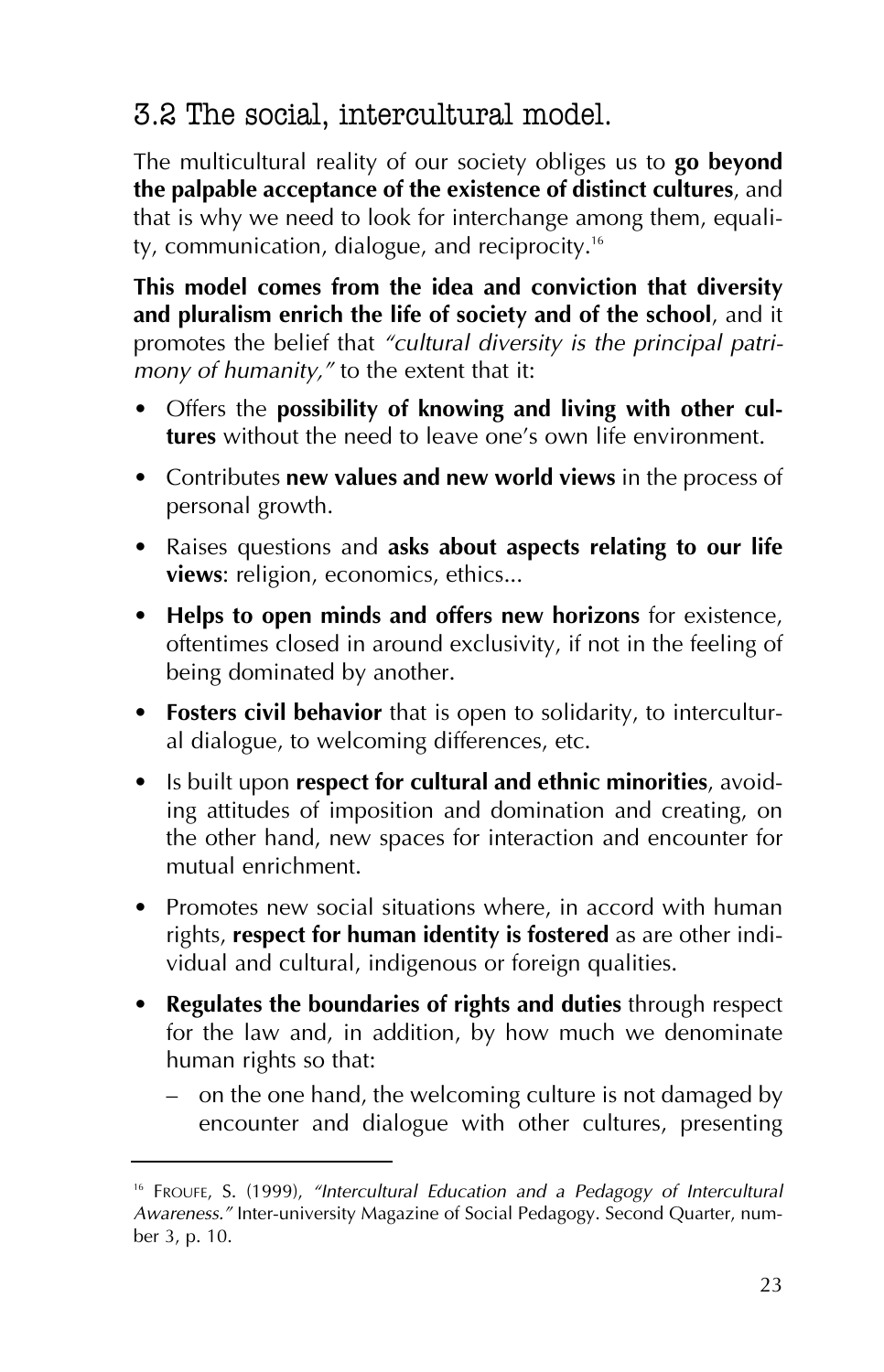itself clearly and precisely in all its components and possibilities, and

- $\overline{a}$  on the other hand, when we determine that elements of the culture of origin conflict with some of these rights or with the law, there is a call for - as country nationals - the fulfillment of such norms, even though it may represent or suppose the renouncing or the abandoning of indigenous cultural elements.
- Knows how to function well in an environment of unques**tionable complexity as regards human relationships and the organization** of social, financial, political, academic, religious structures and more.
- **Promotes a convergent world view**, while avoiding the imposition of any particular one, usually that of the receiving country which, no matter how good it may be, in the interest of achieving unity, all attempts at absorbing, eliminating or imposing a view or particular mentality are done away with.
- **Follows the perspective** of responding to reality, but always **with a Utopian view** that knows how to read history based on what it wants to sow, facing the society of the future, with an important increase in the number of immigrants and an inevitable process of integration on the part of "second generation" immigrants.

**Intercultural awareness is neither integration nor assimilation, nor much less is it separation or marginalization**. <sup>17</sup> Intercultural awareness as a method of instruction **not only respects the fact of different cultures but it values them as something positive** because difference is a principle of complementarity and dialogue and it is the means for understanding the values, attitudes, and customs of others.

<sup>&</sup>lt;sup>17</sup> LOPEZ HERRERIAS, J. A. (1999). "Is Education in Intercultural Awareness Possible *from Infancy?î* Inter-university Magazine of Social Pedagogy. Second Quarter, number 3, p. 74.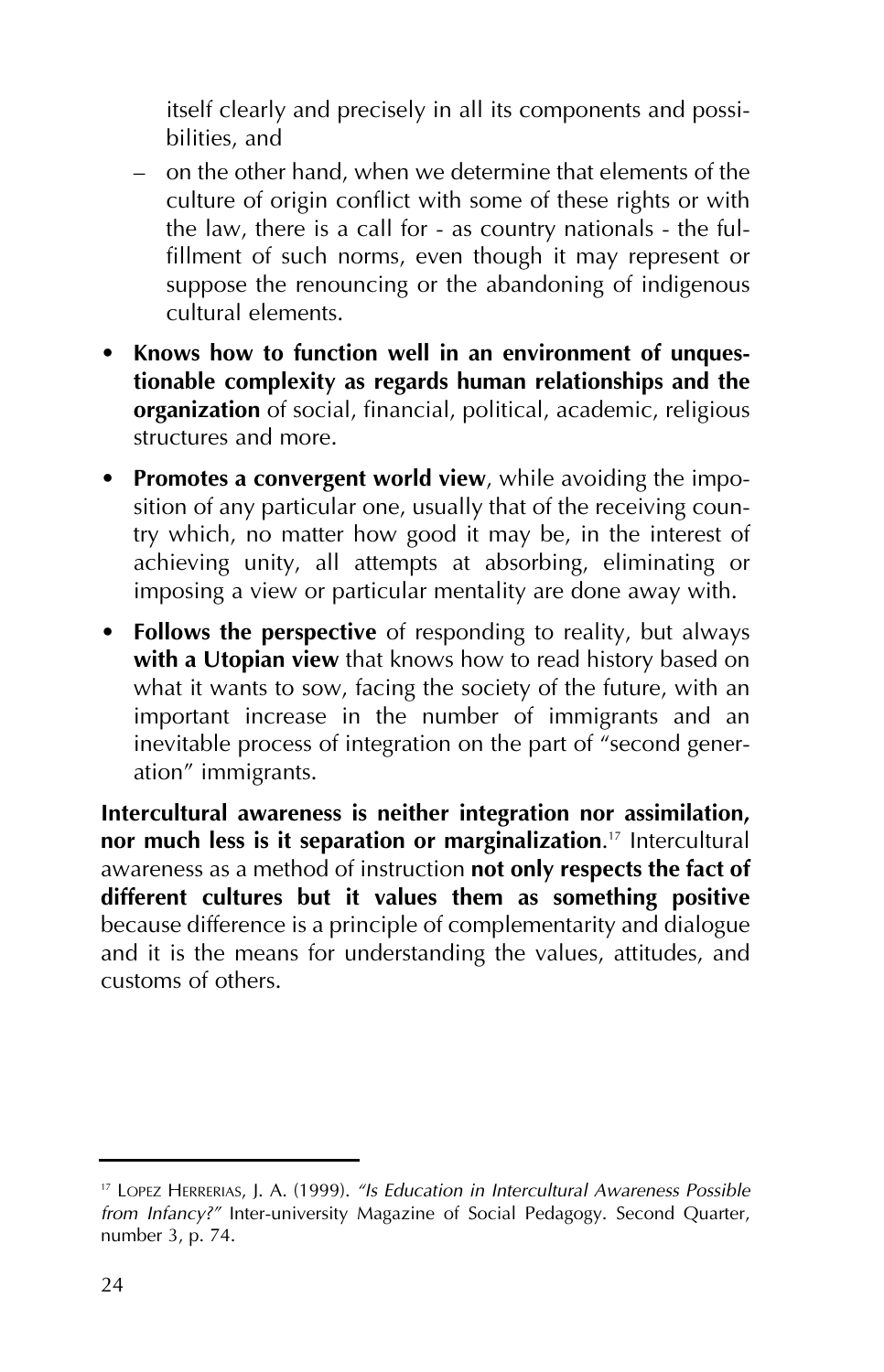### Questions

- What are the principal differences in the world views (life, celebration, religion, food, values...) between different persons from different cultures present in your center?
- Have you had occasion to witness a situation that seemed impossible as regards the coexistence of some students from a specific culture or origin? Please describe.
- What things which seem difficult for us as adults to reconcile are of minor importance for children or young people from different cultures?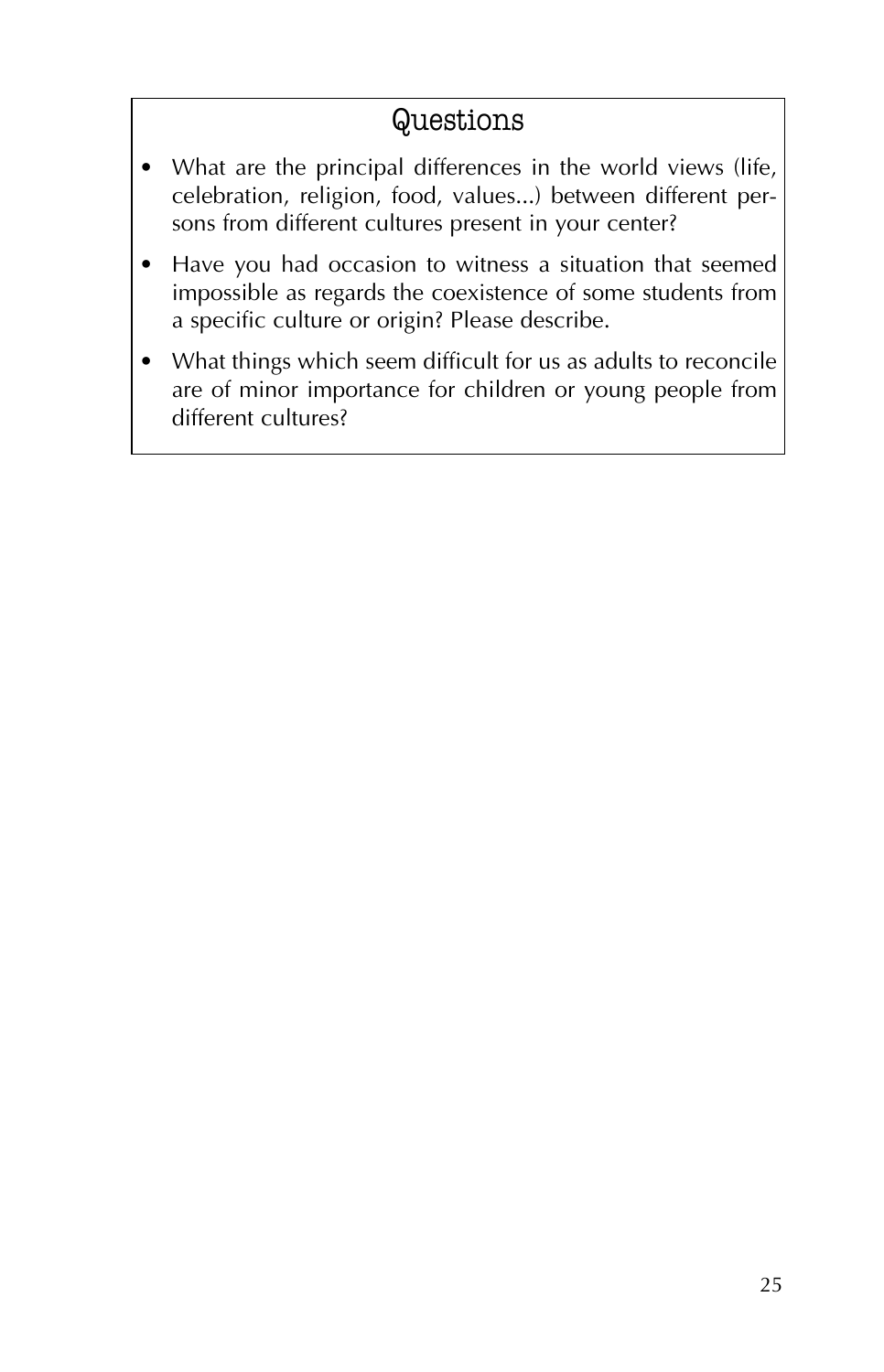# 4. The evolutions of european educational systems

When it comes to experience in welcoming immigrants coming from other cultures, Spain is a "young" country, but it has a great deal of experience in ethnic diversity in schools due to the presence of Gypsy children.

Neighboring European countries have more experience in how to deal with cultural diversity in schools. We need to look at the different approaches and the stages those countries have gone through in order to be clear as to what we need to do, after having learned from the disappointments of those first approaches.

Studies that set up the evolutionary phases in European educational systems have been numerous and uneven, and so we preferred to put forward the perspective of *Susana Tovías*, in the following chart:<sup>18</sup>

| <b>APPROACH</b>     | <b>CHARACTERISTICS</b>                                                                                                                                                                                                                                                                                                                                                                             |
|---------------------|----------------------------------------------------------------------------------------------------------------------------------------------------------------------------------------------------------------------------------------------------------------------------------------------------------------------------------------------------------------------------------------------------|
| <b>Assimilative</b> | A unique culture is passed on, the "national" culture,<br>for the purpose of avoiding inequality and to achieve<br>adaptation on the part of minority groups. In this<br>approach the learning of the official language is key<br>to integration. Difference is confused with inequali-<br>ty. The different attempts at this approach have been<br>failures and have even accentuated inequality. |
| Compensatory        | Its objective is to "fill" the cognitive vacuums that<br>make schooling difficult for minorities, accepting<br>diversity, but treating it as a deficiency. This<br>approach is essentially a linguistic one. The objec-<br>tive is to care for the handicaps that cause school<br>failure among minorities.                                                                                        |

<sup>&</sup>lt;sup>18</sup> TOVIAS, Susana (1993). "Multicultural Society and Education." GUIX, Educational Activity, number 184 February 1993, pp. 4 - 8, Barcelona.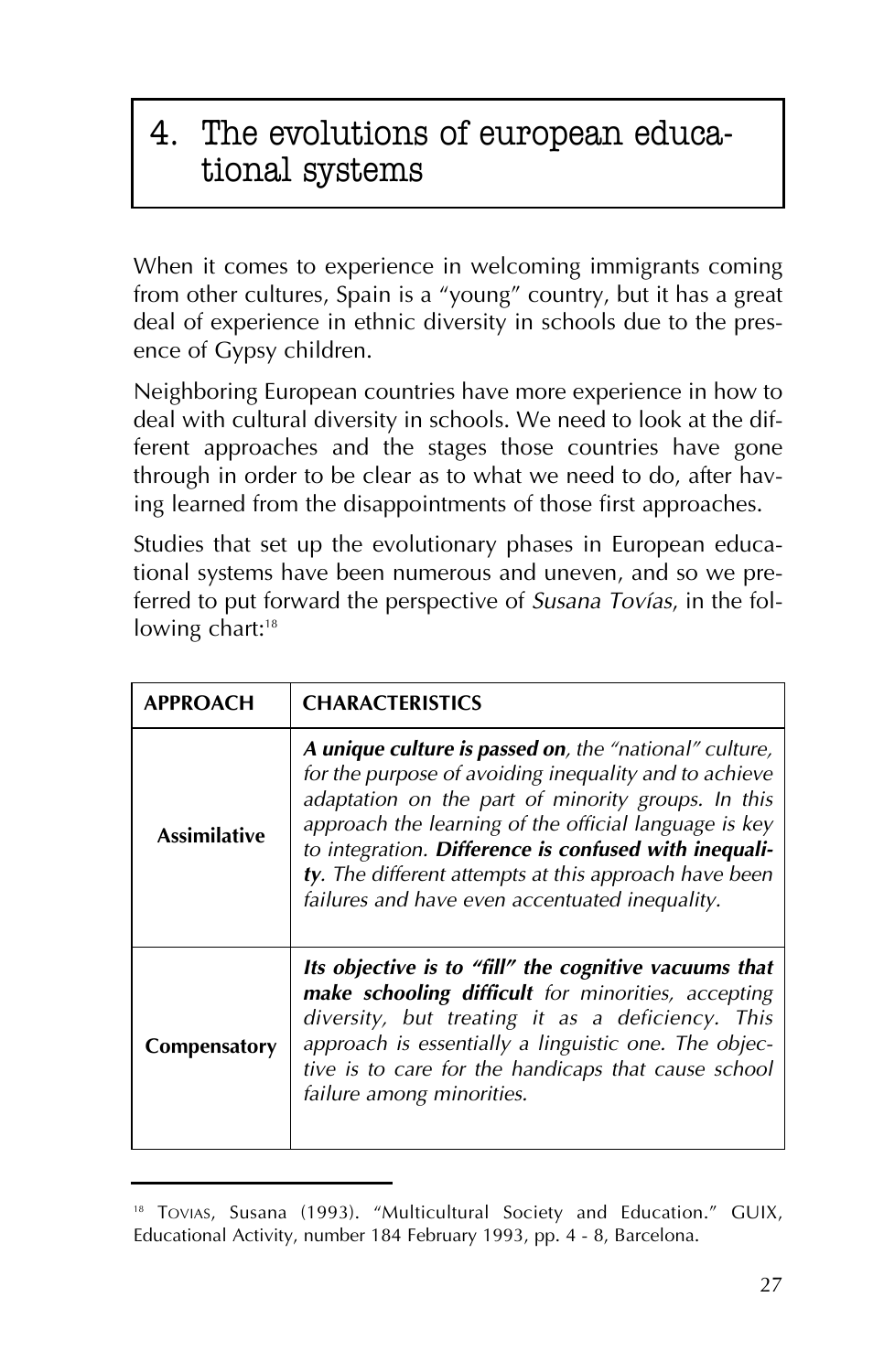| <b>Multicultural</b> | This approach aims to have an understanding of<br>school that is more flexible and which promotes<br>diversity, maintaining the mother tongue as the lan-<br>guage for basic skills. It considers the school as the<br>ideal place for inter-ethnic relationships, but from a<br>closed and folkloric perspective of cultures, which<br>runs the risk of ghettoizing different cultural groups.                                                                                                                                              |
|----------------------|----------------------------------------------------------------------------------------------------------------------------------------------------------------------------------------------------------------------------------------------------------------------------------------------------------------------------------------------------------------------------------------------------------------------------------------------------------------------------------------------------------------------------------------------|
| <b>Intercultural</b> | This approach comes to terms with and critiques the<br>"multicultural" approach. Its position on racism is<br>clear. It tries to stop the school from being an ele-<br>ment in system reproduction, fighting against rela-<br>tionships of dependence, facilitating participation<br>based on different identities and the development of<br>them. It is aimed at all children and all schools, not<br>only the ones where cultural minorities are present.<br>The entire curriculum is rethought, based on an<br>intercultural perspective. |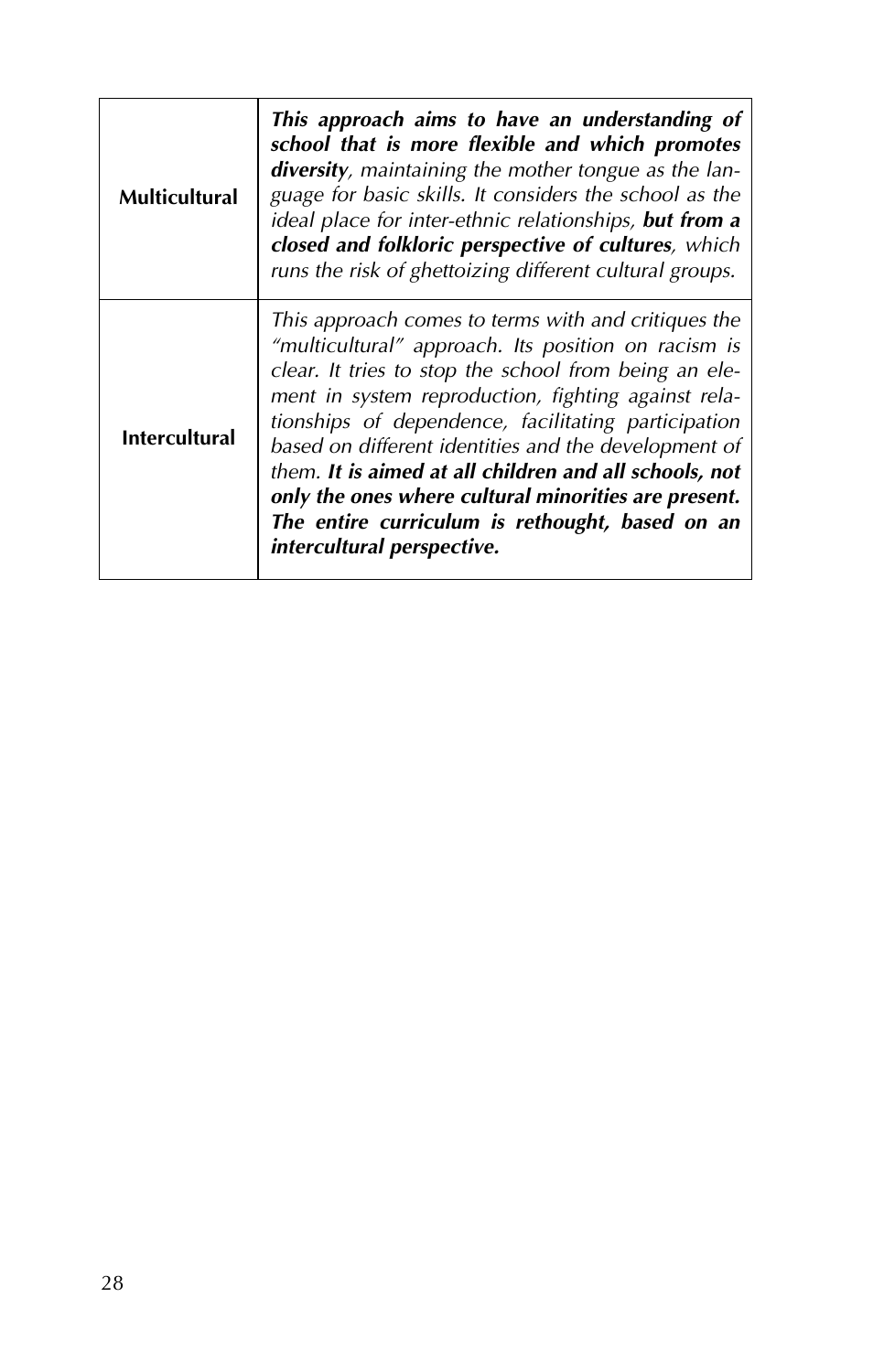# 5. Possibilities for schools in view of multiculturalism

**Today, in our country, multiculturalism is much more evident than in previous decades**. The President of the INE (National Institute for Statistics) informed us that, as of February 9, 2005, the number of foreigners in Spain exceeded 3.5 million, which represents 8% of the total population. On the school level, not all educational centers are open to multiculturalism, but not because of that are they missing a true intercultural education, since their students and the entire educational community live in a multicultural society. The great majority of our educational centers are already considering, in different degrees, about having a significant ethnic minority presence coming from different places of origin. **We all need to see multiculturalism not as an obstacle, but as a possibility for mutual enrichment**.

**Multiculturalism** in society and in the classroom is a factor that is **changing the school panorama more than anything else. The school has tried to respond to this challenge as best it could**, since "it has fallen upon it" having little time to absorb it. First of all, it tried to become integrated by "assimilation" and now it is trying to offer "multicultural education," but it needs to reach the level of "intercultural awareness," for which it needs human and material means, new didactic resources and innovative proposals to achieve intercultural dialogue and recognition.

At the present time in our Regions, educational employers are tending towards homogenization, in historical continuity with the idea that the school ought to be an instrument of cultural unity in training, an instrument of normalization and assimilation which continues the dominating and majority culture of the employers, which is a significant obstacle for equal opportunity.

**If the school did not come into existence for multiculturalism, at this historic time it has to adapt and decisively face this challenge**, aware that this will be very difficult to put into practice, since teaching continues to be the most difficult and important task of our existence. Not to do this would mean that the school is kept as an "uncontaminated bubble," isolated from society. Our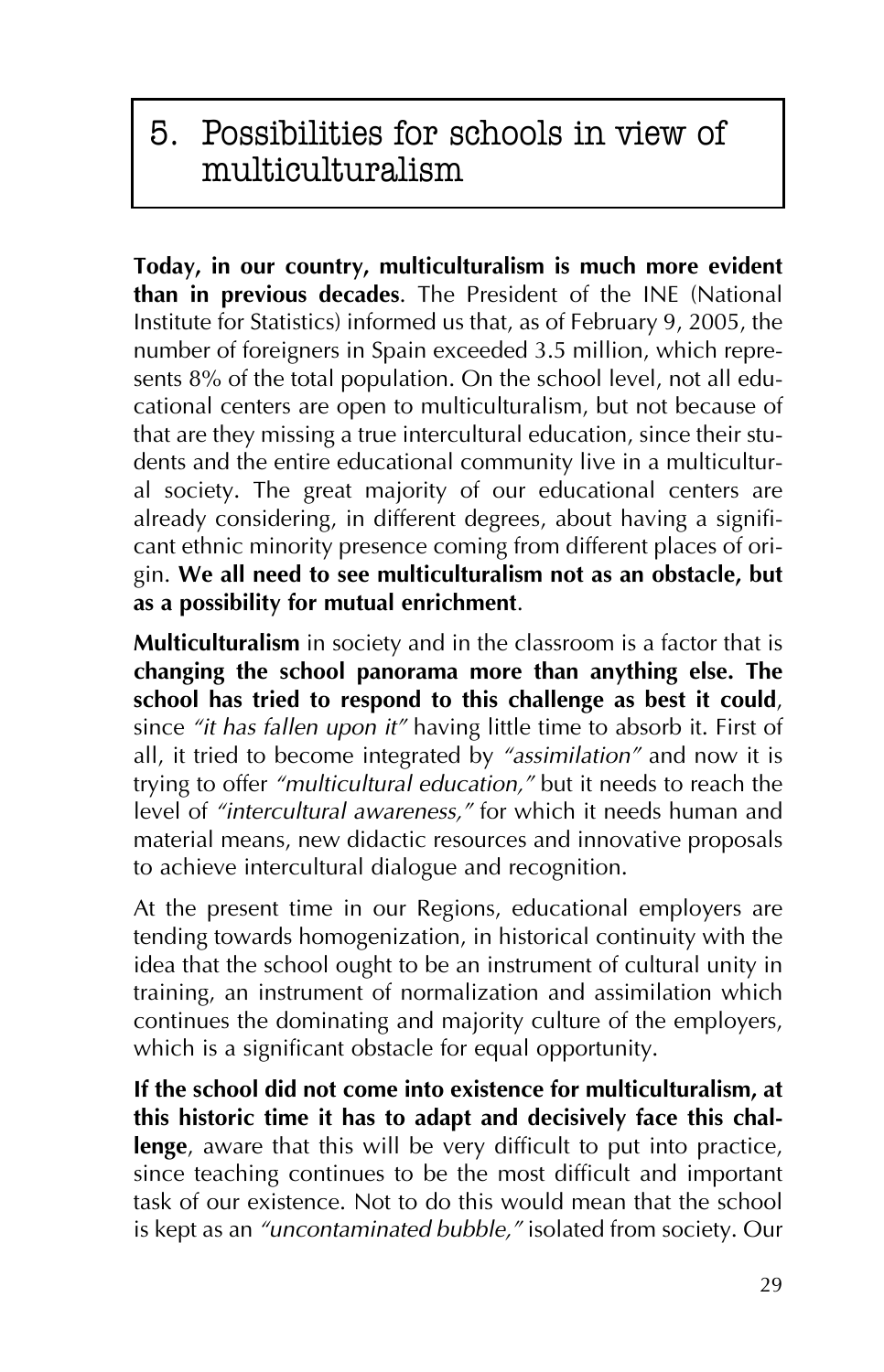**Proper Character** states that we must "encourage ongoing forma*tion and creativity on the part of faculty to respond to educational challenges professionally, as a team, and with instructional effectiveness<sup>"</sup>* (Character Proper, 4.1).

**In order that the school change its organizational structure and running**, it is necessary that society change certain social structures, those that impede understanding, dialogue, and interchange between cultures. **Change must be aimed at society overall**, as regards parents, educational administrators and even publishers of textbooks. It is rather naive to believe that the school alone will be able to achieve authentic intercultural awareness.

This awareness should lead us to avoid placing "Band-Aid solu*tions on cultural folklore,î* and to **modify our mentality and our pedagogy**. To do this, we ought to travel the following road:

- *ï Not to blame or cause undo worry among the teaching staff, especially the more sensitive ones.*
- *ï To keep up to date and informed (ongoing formation) about:*
	- Minority cultures (religions).
	- Change of personal and professional views (possible prejudices, ethnocentric and xenophobic views).
	- $S$  Successful inter-ethnic and intercultural conflict resolution.
	- Methods and procedures for operating a true intercultural education.
- To continue to raise the question about educational objec*tives.*
- *ï To generate a new organizational model.*
- *ï To have an in-depth review of the curriculum, the Educational Project (this should be the general framework from which the necessary methods are designed to accommodate the immigrant population of the student body), classroom and material planning, the tutorial plan of activities, the plan for diversity, didactic materials, etc.*
- *ï To discontinue having a monocultural teaching staff, with the addition of teachers from some of the minorities who are present in the center.*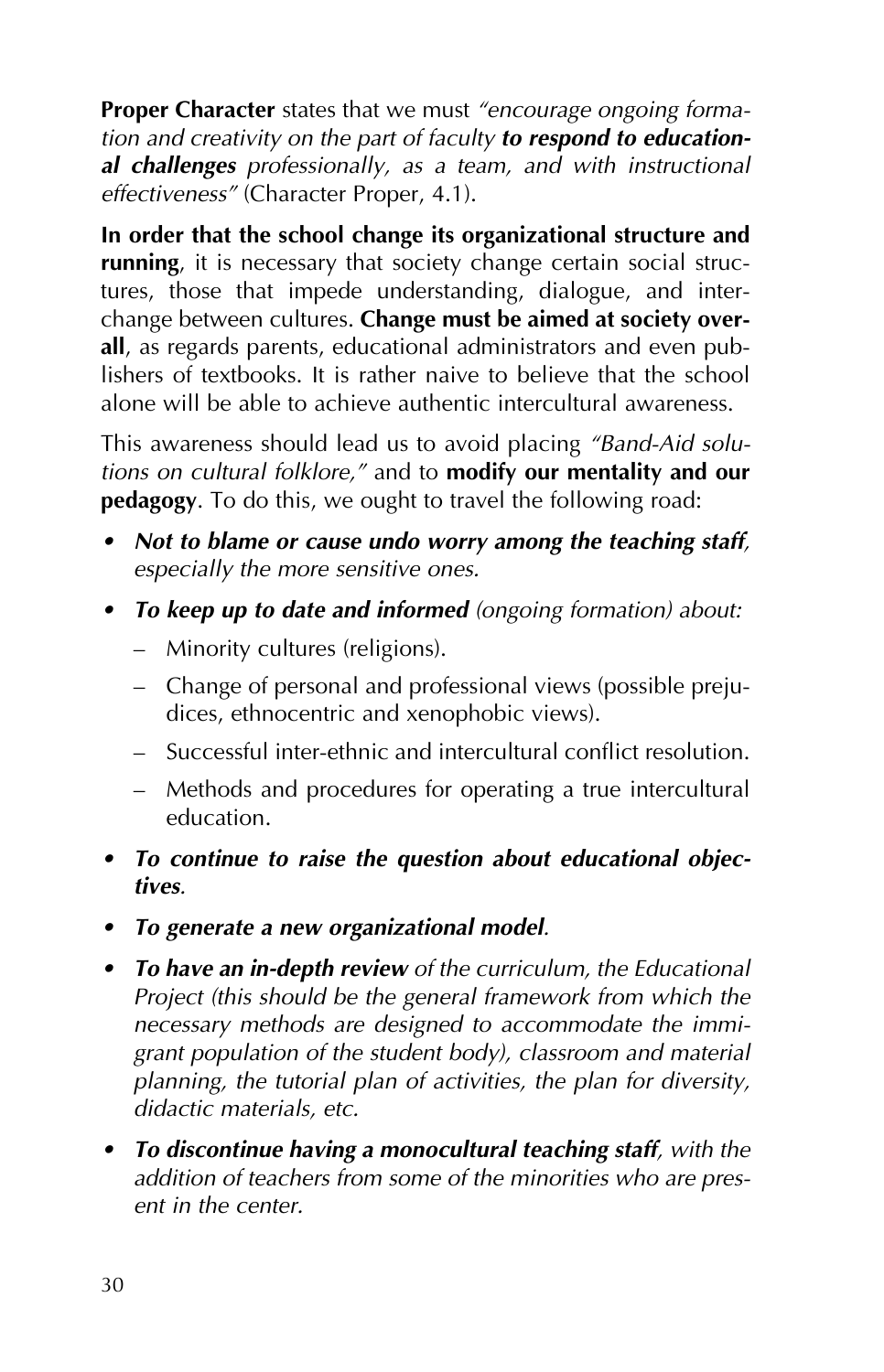- *ï To facilitate the interchange of our professionals with those of countries who send immigrants. To promote twinning between educational centers.*
- *ï To practice intercultural education with all students, training them systematically in:*
	- The understanding of the cultural diversity of our society.
	- $\overline{a}$  Increasing the ability to communicate between students (and adults) of different cultures.
	- The creation of favorable views about the diversity of cultures.
	- Increasing social interaction between persons and groups that are culturally distinct.

**Intercultural education** means much more than creating educational strategies and it involves the entire educational community in its objectives. **It means understanding one's own culture starting from the culture of others**. The intercultural school is possible when there is openness to other cultural models.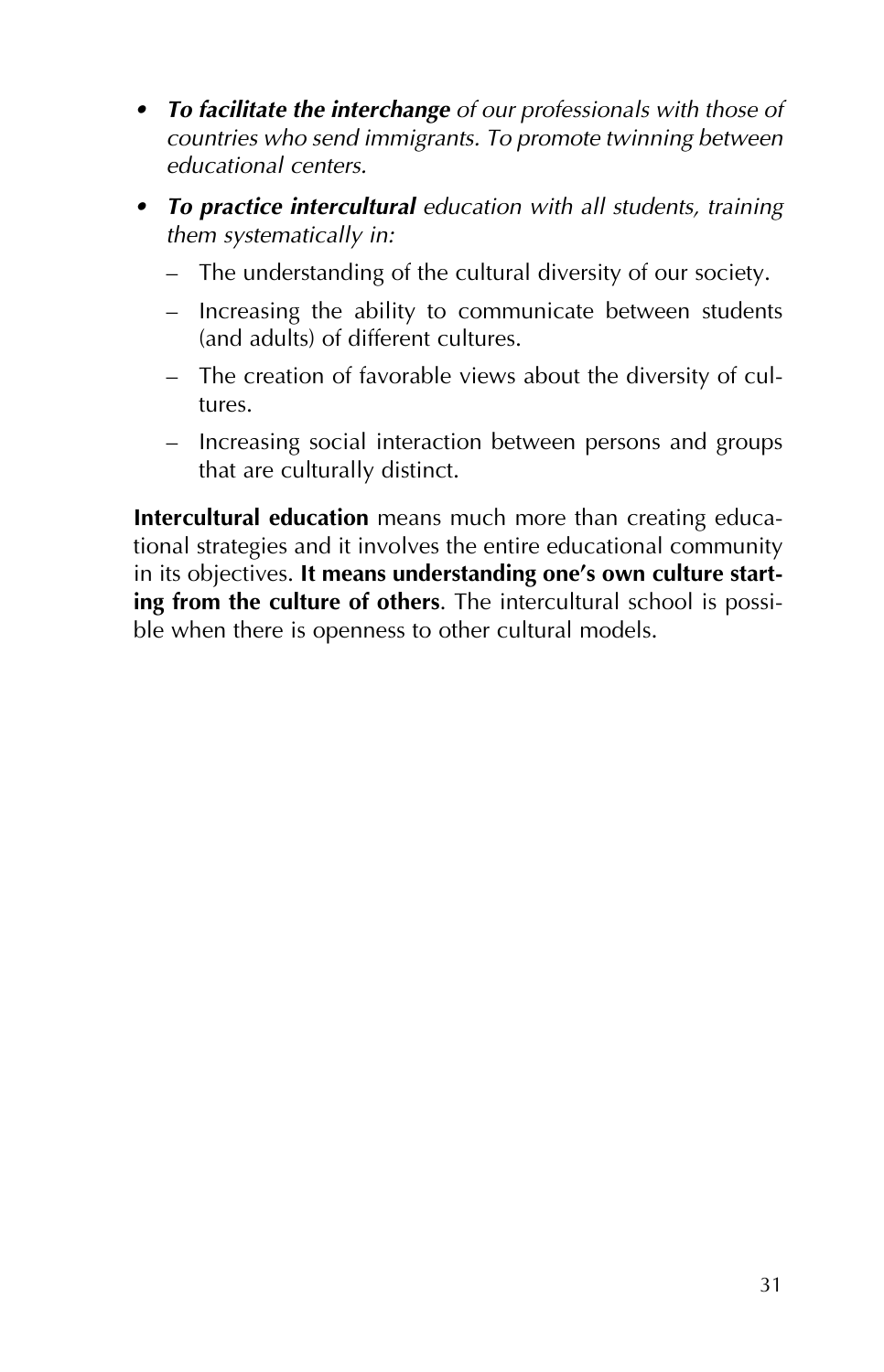6. The minimum essentials for educational activity in the "La Salle" School network

**Intercultural education rejects the predominance of one culture over others and it stands up for different groups** that coexist in a multicultural society **so that they can obtain an enriching interdependence, based on appreciation and mutual recognition**. In order for this to happen, it is essential to provide the different cultures with the educational means and tools to transform multiculturalism into intercultural awareness. For intercultural education, **what is needed**, first of all, is **to create the initial conditions for acceptance and communication between cultures, to promote education for peace and for respect of human rights**.

**To be committed to intercultural education**, we should obtain active commitments from the students. **This would require the putting into practice of some minimum essentials for activity**: 19

- 1st *To recognize and to guarantee the right of ethnic minorities to include in the educational system their own special, linguistic, religious, and cultural characteristics without discrimination.*
- $2<sup>nd</sup>$  *To help teams of teachers to change their views as regards other cultures as well as about the new role of the Lasallian School in the multicultural context.*
	- To train them in a basic knowledge of the principal cultures and religions (religion is culture) that they find in areas where there are immigrants.
	- To introduce multiculturalism and inter-religion awareness in the broader context of attention to diversity (developed in the Plan of Attention to Diversity).

<sup>&</sup>lt;sup>19</sup> GARCIA, A. y SAEZ J. (1998) From Racism to Intercultural Awareness. Madrid, Narcea. P. 214. AGUADO, M.T. (1991) "Intercultural Education: Concept, Paradigms, Actions," in JIMENEZ, M.C. (Coordinator), Reading in Differential Pedagogy. Madrid. Dykinson. P. 90.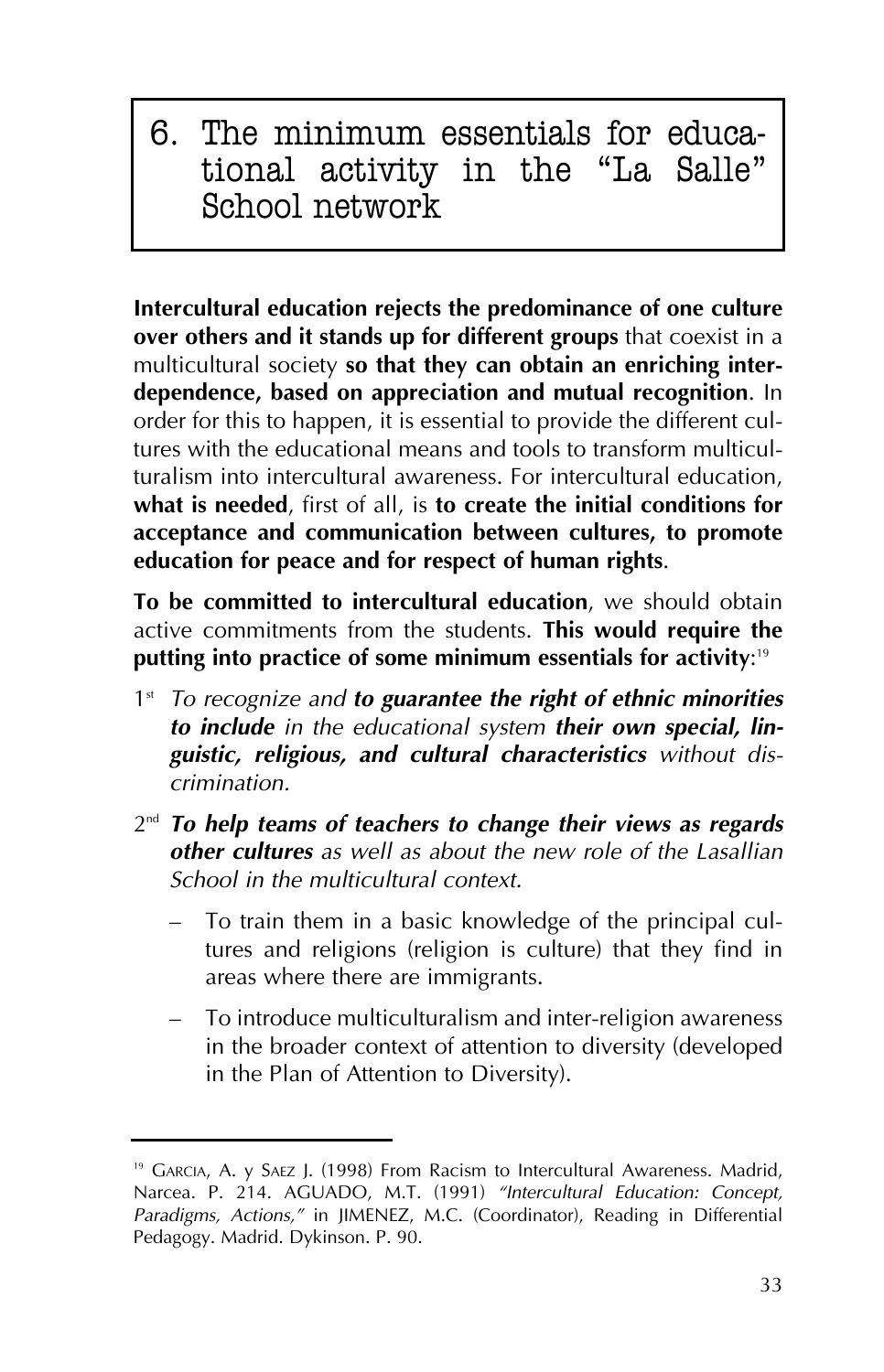- To raise their awareness that none of the problems that are raised due to ethnic and cultural diversity has a unilateral solution.
- $3<sup>rd</sup>$  *To incorporate and respond to the educational problems and cultural identification of minorities who have been displaced (emigrants and/or refugees)*.
	- To structure a European intercultural model.
	- To review all components of the school context: curriculum, textbooks, norms for discipline and for working together, dining room menus, etc.
- 4th *To provide for special educational needs which come from human diversity within the same culture, that is to say, of marginalized minorities from each specific culture*. **To respond to the needs of new minorities**.
- 5<sup>th</sup> *To promote respect for all coexistent cultures and to condemn assimilationist methods*.
- 6th *To raise the question of intercultural education as a relevant subject for all students, not just for immigrants or for cultural minorities*.
- 7th *To develop transcultural concept maps (to be done by the ìMappingî procedure) to demonstrate in educational practice that knowledge is the common property of all persons, over and beyond a particular culture*.
- 8<sup>th</sup> To integrate the "Lasallian School Network" in some move*ments* that already exist, such as "Schools Without Racism," *ìSchools in Solidarity,î etc*.

**Intercultural education** is not a panacea for the elimination of racial prejudice, but it **should be understood as an intentional, systematic, long-term process** which, together with other educational processes, academic and social, is aimed at enabling individuals and groups to face such prejudices and social manifestations.

**Our** *ìCharacter Proper to Lasallian Centersî* **talks about**, on p. 13, **the cooperative and collaborative pedagogy of learning, as follows**: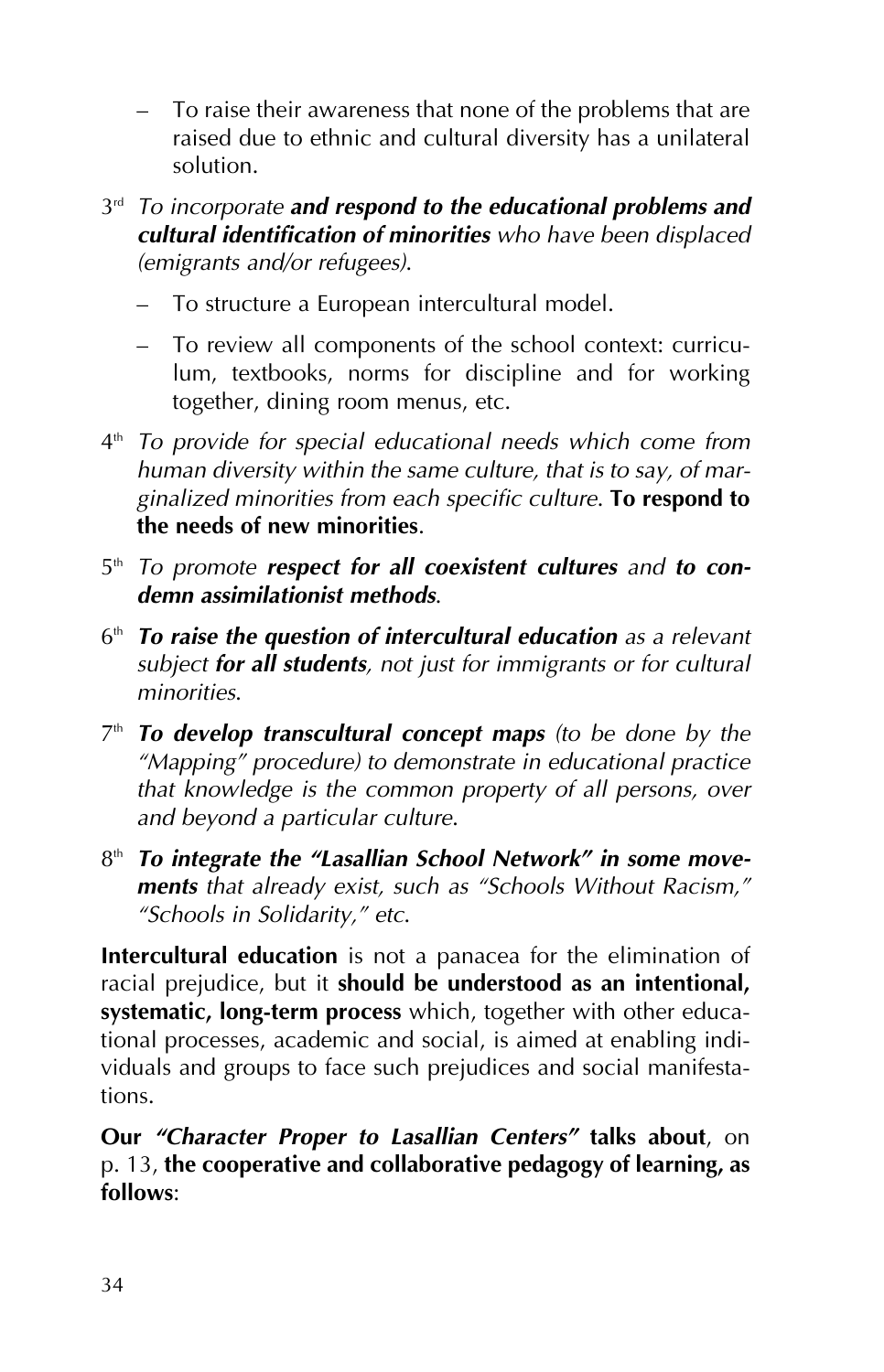*ìStudents in Lasallian Schools feel involved in cooperative and collaborative learning activities in the solution of problems and conflicts, in decision-making, in activities that involve caring for* their more needy companions...<sup>*"*</sup>

This text shows that **we Lasallians believe that cooperative and collaborative work can be a wonderful instrument for intercultural learning**, given that we seek not only to form students but, fundamentally to educate persons. With work that is cooperative and collaborative we can make real the objective of educating social understanding, and that which is related to feelings and sympathies which are so important for persons of any culture who do not need so much to understand the world like the mind of others and its different manifestations, which will lead to a much better understanding of themselves.

**Both** *cooperative* **and** *collaborative* **learning are based on the formation of persons**, but there are significant differences between them. With the first one, students learn knowledge and basic mental processes in order to interact socially, afterwards extrapolating these abilities for use in other experiences, but it is only when a critical rationale and thought is applied that learning is collaborative, when the involvement of each group member has been at its maximum and, in the last analysis, when the group itself has been able to take control of the process and to share responsibility for it. Naturally, there cannot be collaborative learning unless there has been cooperative learning first.<sup>20</sup>

<sup>&</sup>lt;sup>20</sup> ESCARBAJAL F., A., ESCARBAJAL de H., A., (2004). "Working With Intercultural Awareness," Diego Marín, Bookseller. Murcia, pp. 56-57.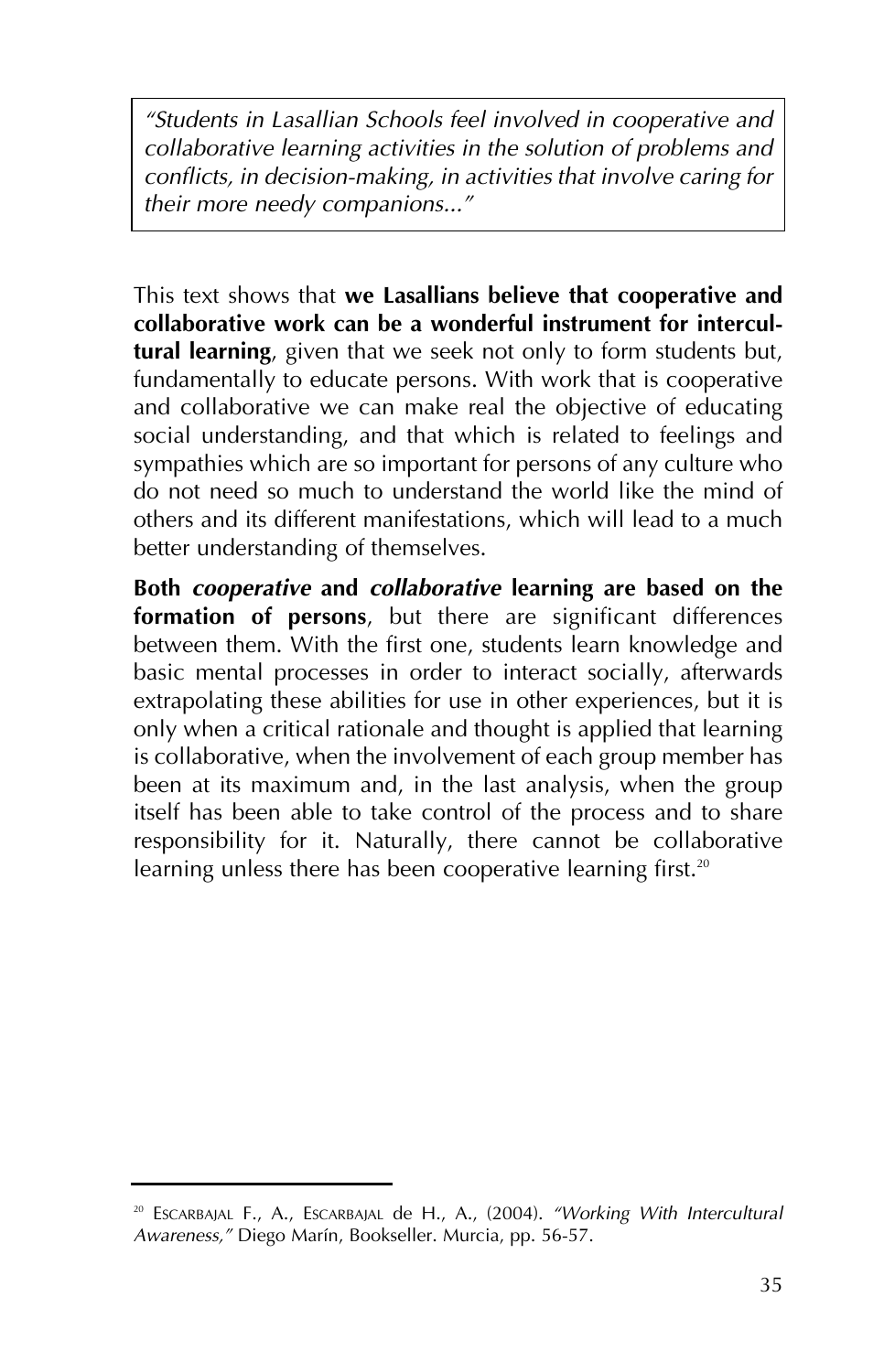## 7. Basic views of the intercultural educator

**The formation of the student body for democracy and intercultural coexistence**, in a world that is more and more globalized, **is one of the aims of the educational system**. To build a Europe that is open to other cultures and religions on democratic foundations, it is necessary to provide persons with a formation that includes approaches based on the perspective of education for European citizens and for intercultural awareness. **In accord** with these principles, **the teaching staff must facilitate a type of education that responds to these aims**.

For the "Quality and Freedom in Teaching<sup>"21</sup> Forum, **to opt for intercultural awareness in school**, without ignoring the inherent difficulties, **is possible by means of the following principles**:

- 1<sup>st</sup> The commitment and approach of all groups within the edu*cational community are in accord with the requirements of the chosen model.*
- 2<sup>nd</sup> To respond to the requirements of the identity and social sig*nificance of the school: to take care of the most disadvantaged, to opt for integral development, openness to the social milieu...*
- $3<sup>rd</sup>$  *Initial and Ongoing Formation for the Teaching Staff. Ongoing formation as a supplementary effort, to construct new responses to new problems which come from the phenomenon of immigration and intercultural awareness in the school.*
- 4th *Organizational Flexibility in the Schools.*
- 5th *Interdisciplinary Work: all areas of the curriculum contribute to:*
	- Encouraging firmly-rooted identities.
	- Promoting encouragement for knowing, understanding, respecting, and appreciating other cultures.

<sup>&</sup>lt;sup>21</sup> Quality and Freedom in Teaching Forum, "Educating in Intercultural Awareness," pp. 64ff.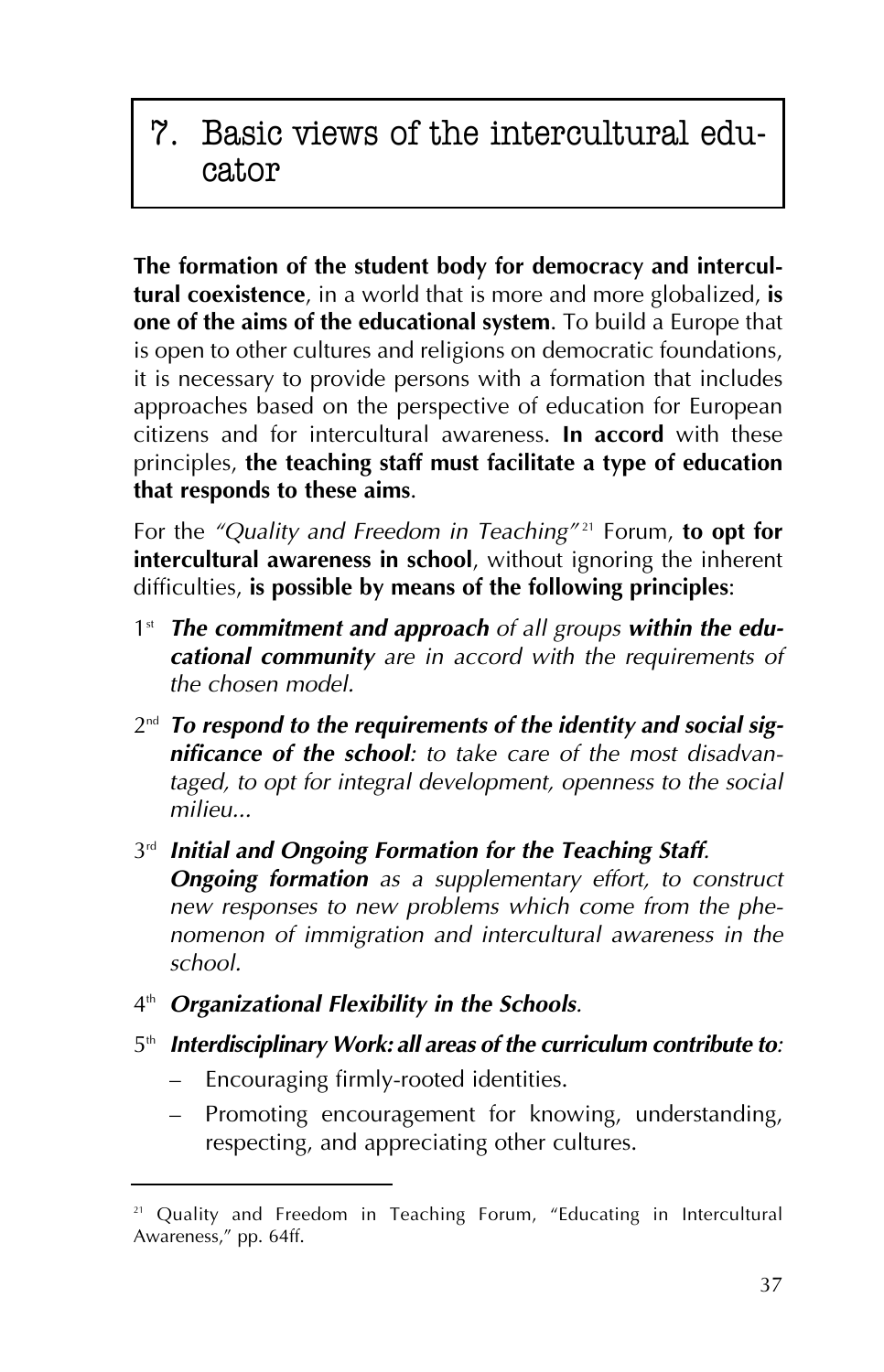- $-$  Encouraging the acquisition of a critical view.
- $\overline{a}$  Appreciating diversity in positive ways.
- $-$  Giving attention to families.

### *6th Making the best use of human and material resources*.

Highlighting those principles that refer more to the teaching staff, we want to respond to the question about the role of the teaching staff as regards the continuous changing nature of the school due to the fact of multiculturalism. If we ask teachers, we find out who does or does not feel prepared to face diversity and the presence of different cultures in the classroom. The great majority sense that the school or the administration do not give them the help they need to deal with the problem in a positive way and also, a percentage manifest their personal uneasiness and their personal difficulty to respond to this new reality satisfactorily.

Among the **views and practical propositions to deal with the new educational situation**, we would highlight the following:

- 1<sup>st</sup> Have a broad view of education, identifying within it the cul*tural, political, and social traits (avoiding the practice of the assimilation of our culture)*.
- 2<sup>nd</sup> That the teacher come to a detailed knowledge of the stu*dents in the classroom in order to create the necessary strategies to take care of the diversity that arises*.
- 3rd *Enable teamwork among the teachers, to achieve greater collaboration in intercultural education, under the leadership of pedagogical coordinators or department heads*.
- 4th *Draw up a work plan from among all members of the educational community in which intercultural education and cultural diversity is clearly specified*.
- 5th *Empower the figure of the Teacher-Tutor (coordinated and evaluated by the Guidance Department), of the teacher in charge of Languages and Social Sciences*.
- 6th *Train teachers in pedagogy in all that pertains to intercultural awareness*. The *Advanced Center for Lasallian University Studies* offers post-graduate programs in "Intercultural Awareness in the School Environment" which we highly rec-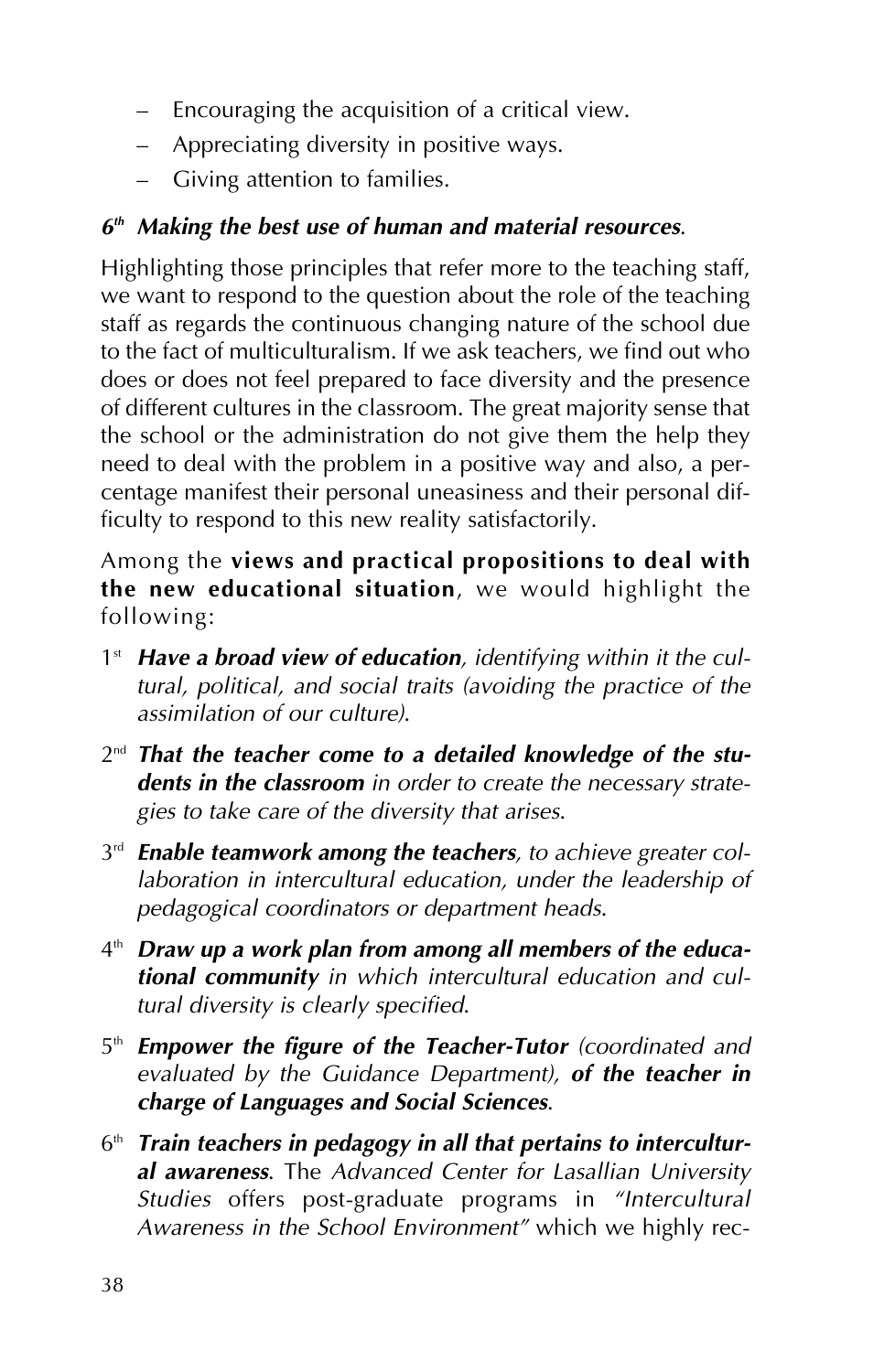ommend.<sup>22</sup> There is a clear need for systematic training of the teaching staff in didactics, theory and methodology in content proper to intercultural education, offering them the tools, skills, abilities and the necessary knowledge to guarantee optimal intervention with a diverse student population.

7th *Promote among the teaching staff activities which lead to the integration of the student in the school group, not to their being assimilated, but preserving the cultural identity of the immigrant.*

With regard to the teaching staff and the **steps to follow in this intercultural educational process**, some of the conclusions from the 2002 Seminar, "Teachers in the 21<sup>st</sup> Century,"<sup>23</sup> are relevant here:

#### **Quality educational service and ongoing formation**

*At the current time society is raising new and many demands to the educational system and to the school. Among them, we find: the integration of all students who come from the world of immigration in quality educational service, and a demand for ongoing formation for active teachers that will allow them to face the educational challenges of their daily work.*

#### **Attention to diversity and development of a new teaching profile**

*The fundamental challenge must be to attend to the growing diversity that we can see in the classrooms. This diversity demands the ability to respond to and to restructure what already exists which is oftentimes difficult to face. In order to do this, the teacher is an essential element, going from being a teacher who applies programs to a teacher who is able to adapt to the circumstances of his students, to plan*

<sup>22</sup> For further information, go to *http://www.eulasalle.com*. This program is organized in 6 modules: *1st Minorities and Immigration in Spain; 2nd Formal Education and Ethnic Minorities; 3rd Non-Formal Education and Ethnic Minorities; 4th Legal Aspects of Immigration; 5th Psychosocial Problems of Ethnic Minorities in Spain; 6th Intervention with Ethnic Minorities in Academic Settings*.

<sup>23</sup> For further information, go to *http://www.mec.es/cesces/clausura2002.htm* 2002 Seminar, under the direction of the State School Council, "Teachers in the 21st *Century.î*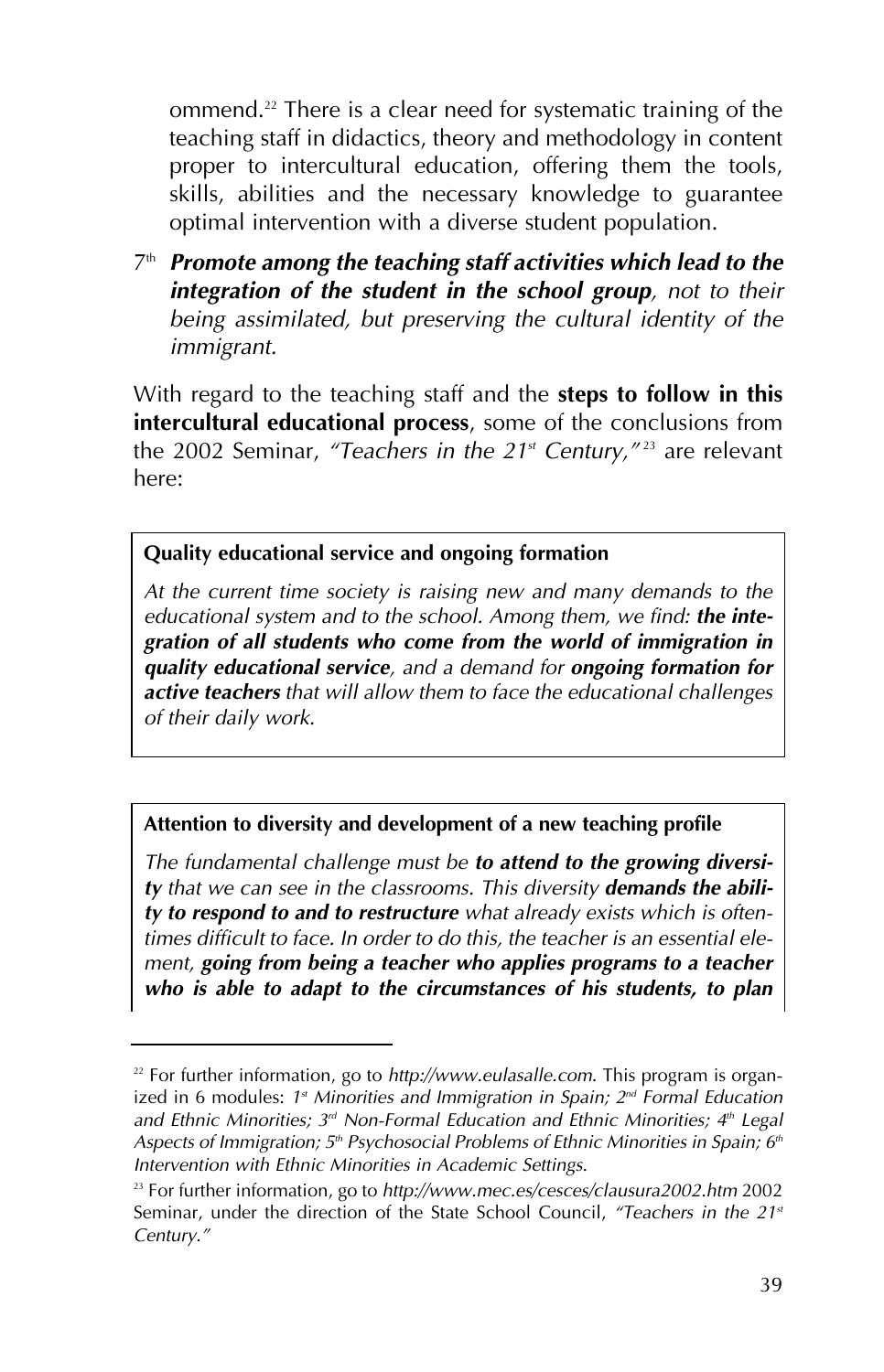*activities for them, to apply them and to assess them, to achieve the integral development of the student and the person. This profile of the teacher is not possible to obtain from an individual point of view, but can be achieved only from a collaborative system, in which the teacher is part of a team that reflects on and offers alternatives that will allow them to attend to the diversity mentioned above.*

#### **Make more resources available**

*From the point of view of educational centers the demands and needs are fundamentally focused on the need for greater resources, not only in the financial realm, but also in the human area which will guarantee the integral development of students and the management of centers by the educational community itself.*

#### **Enable tutorial activities**

*To deal with the challenges cited, a tutor is needed, who must be a person specifically prepared for complex tasks such as conflict resolution, applying the techniques of group dynamics, facilitating school and family orientation, or ensuring individual follow-up of students.*

The demands that currently fall directly on education and on teachers also involve the transmission of concepts, the effort to create a framework for coexistence as a support for a society that demands equality. These demands can be covered by one of the curricular models which already exist, the intercultural model, which supposes the ideal of coexistence.

**The personal and professional views of the intercultural teacher are as important as the learned strategies and methods**. If there is to be advancement towards intercultural education in our centers, experimentation and implementation of operational models will not be enough, nor will courses on information and ongoing formation, necessary as these are for a change in basic attitudes. What must be empowered is the development of activities that favor the adequate handling of diverse cultures, a development that necessarily involves the experience of the teacher himself and how he deals with multiculturalism, and this leads the teacher to a change in his value system and, therefore, a change in his deeply rooted personal views.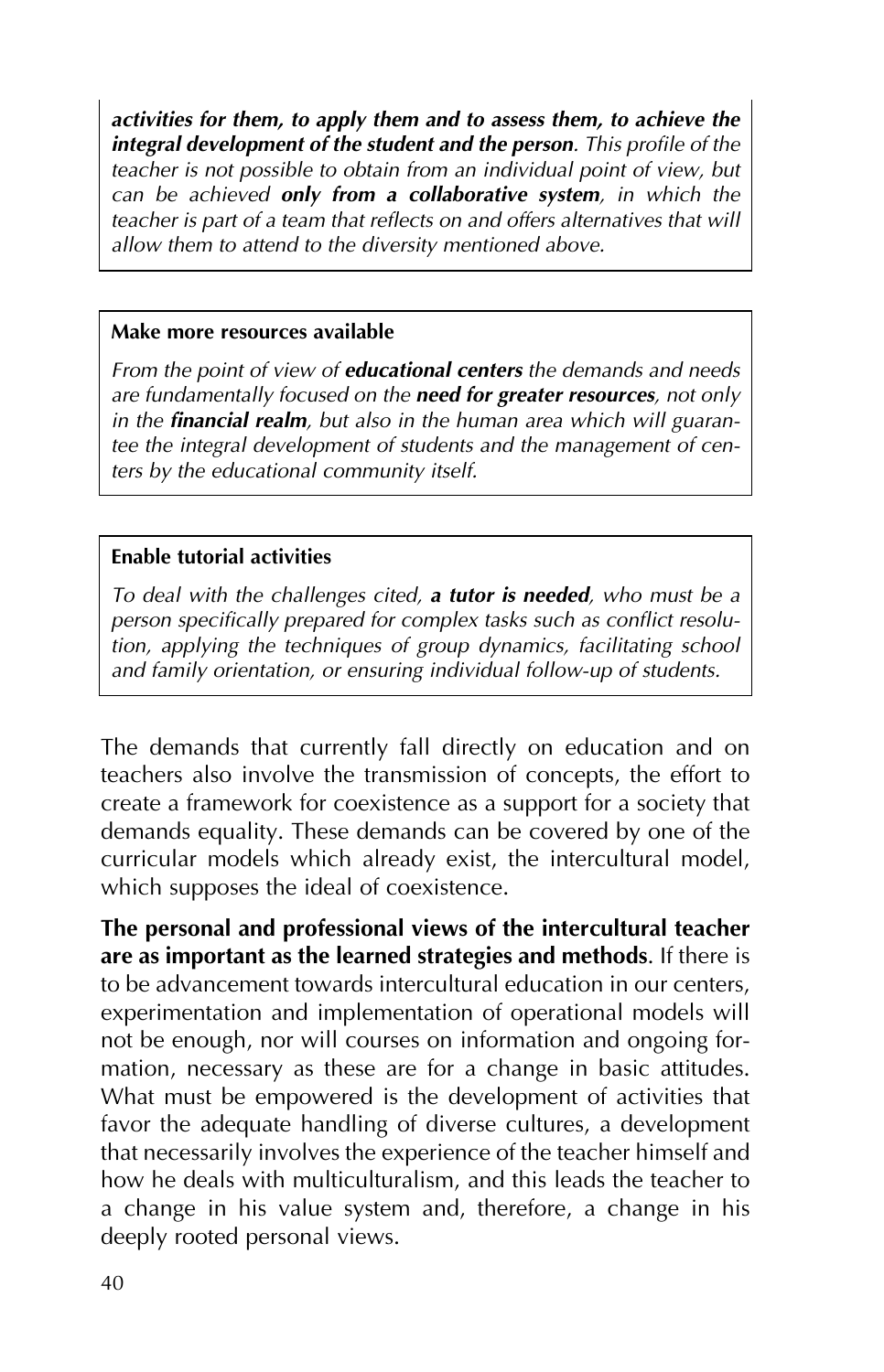### Questions

- Is there a creative plan already drawn up to achieve cultural integration within the Center? Might this plan also affect the neighborhood, the town, the area...?
- Can you describe some idea that, in its simplicity, can be shared with other Lasallian centers as an idea or initiative that can be shared?
- Do all students in your Lasallian school get along well with one another, whether they are immigrants or not?
- What should we do to get to know the cultures and religions of immigrants within the center?
- Are we willing to see that our "monocultural" teaching staff is enriched with teachers from other cultures?
- Do we offer true intercultural education? What do we need to do to make this happen?
- Do we facilitate the cooperative-collaborative learning style, suggested to us in our Proper Character statement?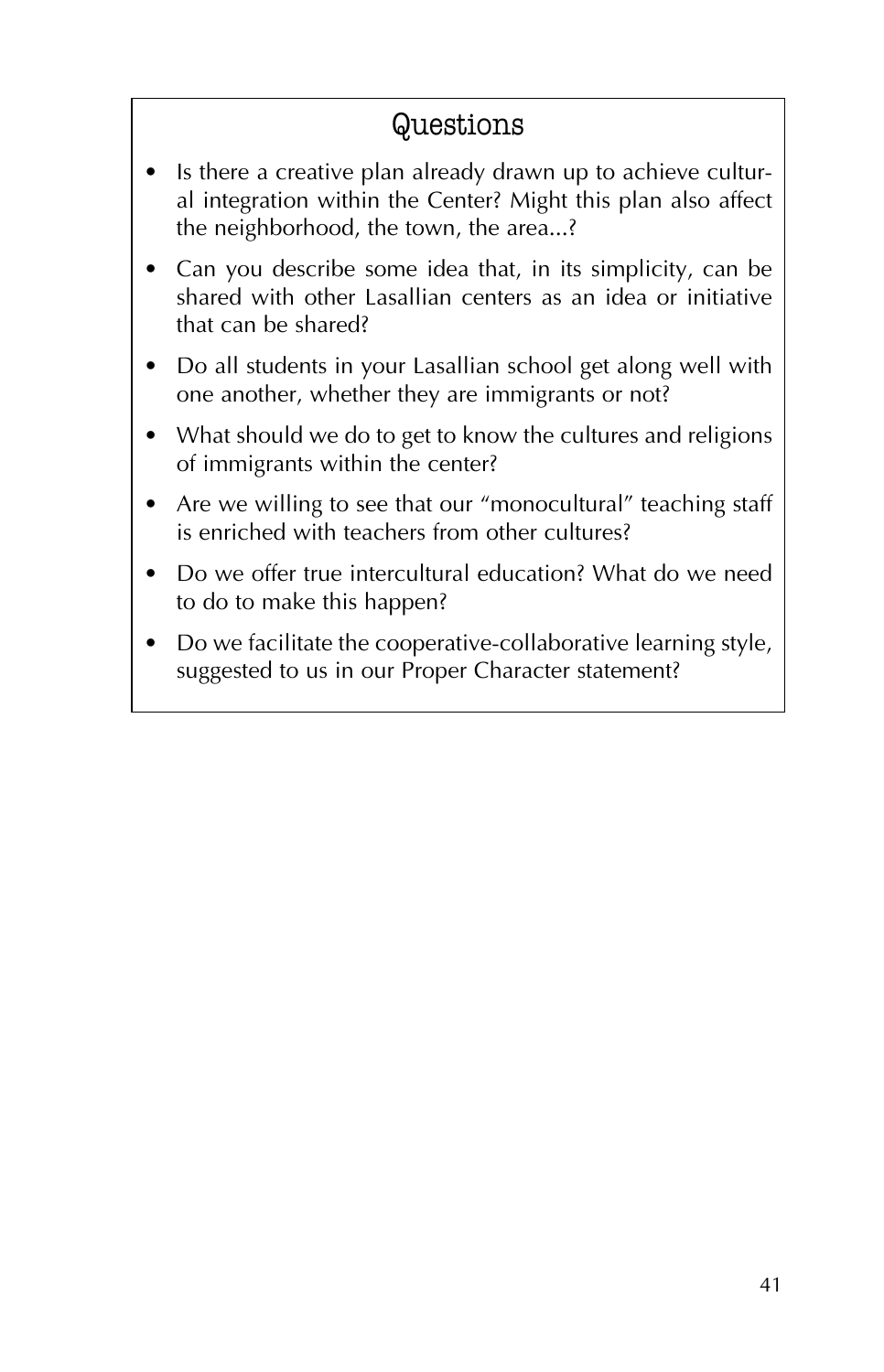# 8. Conclusions

**The annual meeting of the European Lasallian Education Commission** (CLEE) was held from November 29 to December 1, 2002 in Brussels, Belgium on the theme *ìMigratory Movements, Plurality-Pluralism and Multiculturalism<sup>"24</sup>* Dealing with a topic that is so current, we received many contributions and we proposed diverse guidelines for our schools, of which we would like to highlight the following:

**Migration is the great challenge of the 21st century for lasallian schools**

*Convinced that what leads to migration is due to many different reasons, and that this is what constitutes the great challenge for schools in this 21st century. In this area of existential insecurity that causes immigration is where to place the educational innovations that Saint John Baptist de La Salle achieved in his lifetime, to care for those most in need*. 25

#### **To respond to educational requests and ongoing formation**

*That, as Lasallian educators today, we ought to feel called and moved to integrate the effects of contemporary migration in the children and young people of our schools, welcoming them as students, and to respond to educational requests as a result of these effects. To do this, it is important that we become familiar with the economic, political, social, cultural, and religious processes caused by migration and that we develop ongoing formation in this area for the teaching staff.*

<sup>24</sup> See the *Report of the European Lasallian Education Commission* for the Brussels meeting of November 29 to December 1, 2002.

<sup>&</sup>lt;sup>25</sup> "In 1698, the Founder sensed this request as being Providential, for the educa*tional service of another type of 'poor.' He housed some fifty Irish young people in a boarding school, as they had left their homeland with their relatives in order to live in France.î* GALLEGO, Saturnino, Saint John Baptist de La Salle I, Biography, BAC, Madrid, 1986. Pp. 310 - 312.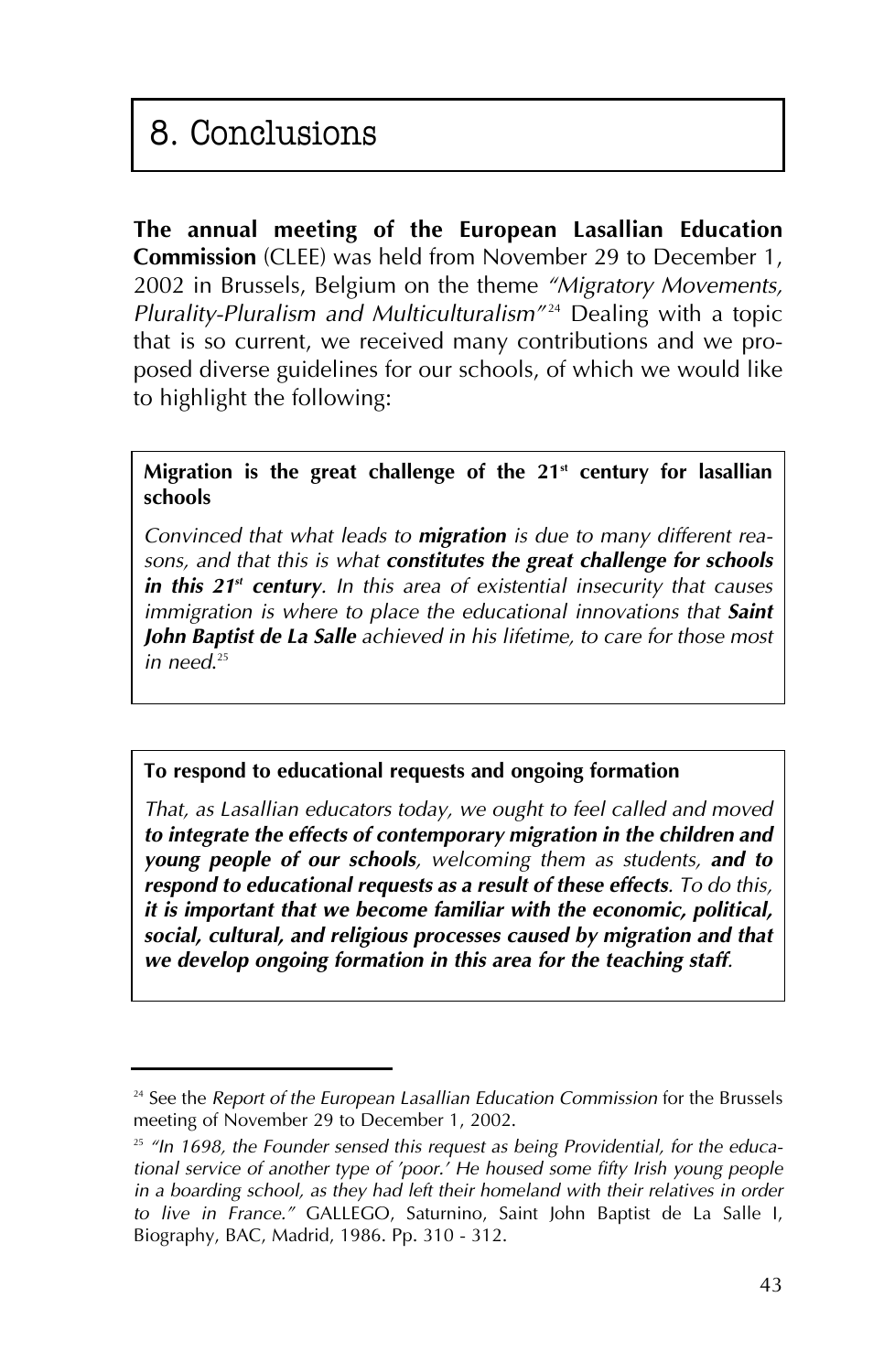#### **To develop an intercultural pedagogy**

*That, the legitimacy of plurality, both in society and within institutions, comes from the respect for individual freedom. This fact leads us to conceive of and to develop in the classroom an intercultural pedagogy as a pedagogy of the meeting and coexistence between different cultures, since this is shown to us as the ideal for our Lasallian schools and for the intercultural pedagogical achievement of Europeanism. To do this, each Lasallian center must formulate and succeed in designing and developing a true intercultural education for all students.*

**Our academic commitment is to guarantee education**, and not just merely schooling, **to all students regardless of their origin, ethnicity, or culture. We are supported in this task by intercultural awareness**, as an educational reality that is possible, as we defend the most important value of human beings, over and above any race, nationality, language or religion. This intercultural education affects the entire educational community, including of course the teachers, who are the touchstone of intercultural pedagogy.

### Questions

### **For reflection and sharing**

- 1. (in an academic milieu): at the end of some sections the document provides questions which could be suitable if used with some adaptations.
- 2. (in other areas): What could we incorporate from the document into our present reality? (principles, lines of action, basic attitudes, etc.)